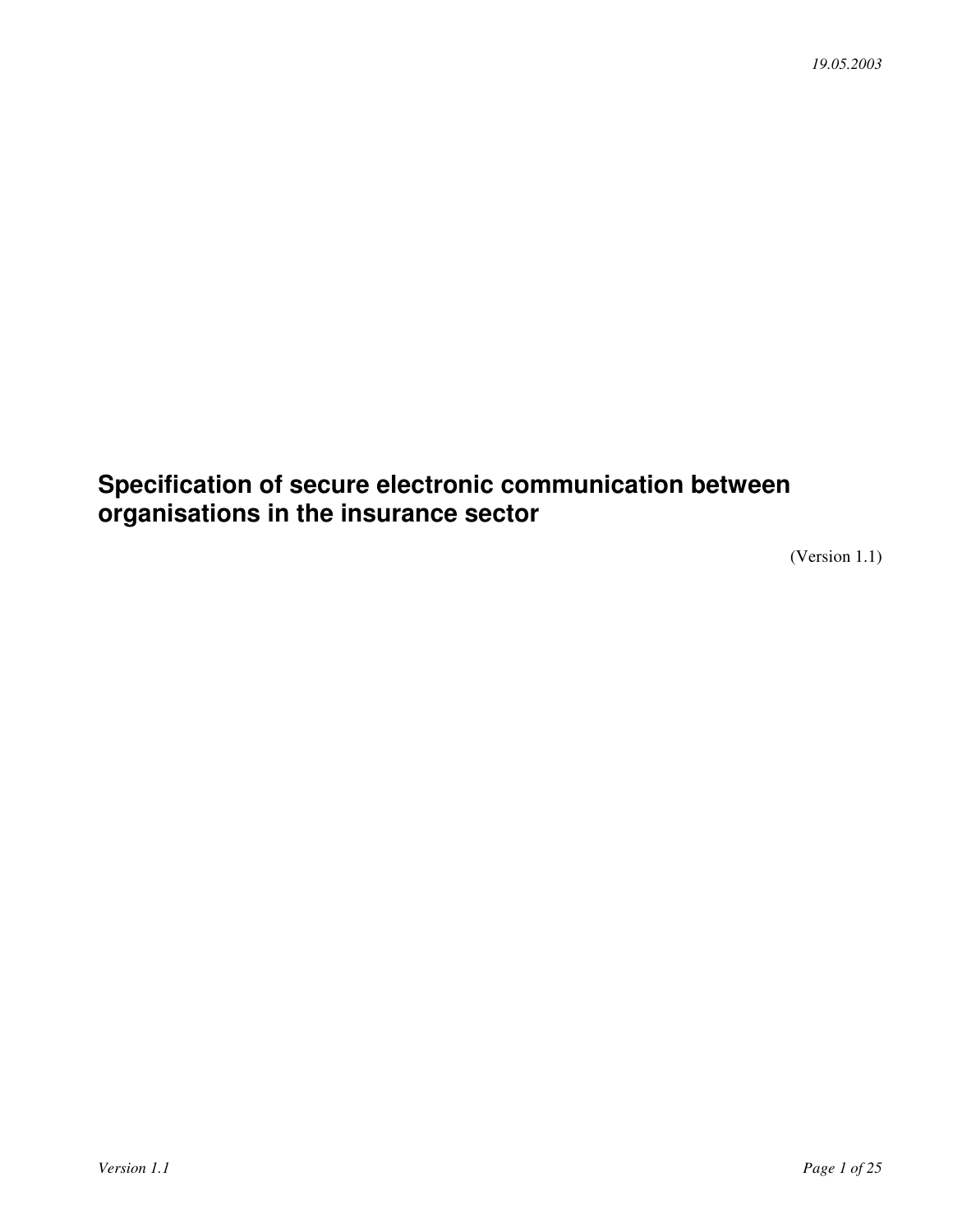| 1.             |         |     |
|----------------|---------|-----|
|                | 1.1     |     |
|                | 1.2     |     |
|                | 1.3     |     |
|                | 1.4     |     |
|                | 1.5     |     |
|                | 1.6     |     |
|                | 1.7     |     |
| $\overline{2}$ |         |     |
|                | 2.1     |     |
|                | $2.2\,$ |     |
|                | 2.3     |     |
|                | 2.3.1   |     |
|                | 2.3.2   |     |
| 3              |         |     |
|                | 3.1     |     |
|                | 3.2     |     |
|                | 3.3     |     |
|                | 3.4     |     |
|                | 3.5     |     |
|                | 3.6     |     |
|                | 3.8     |     |
| $\overline{4}$ |         |     |
|                | 4.1     |     |
|                | 4.2     |     |
|                | 4.3     |     |
|                | 4.4     |     |
|                | 4.5     |     |
|                | 4.6     |     |
|                | 4.7     |     |
| 5              |         |     |
| 6              |         |     |
|                |         | .22 |
| 8              |         |     |
|                | 8.1     |     |
|                | 8.2     |     |
|                | 8.3     |     |
|                | 8.4     |     |
|                | 8.5     |     |
|                | 8.6     |     |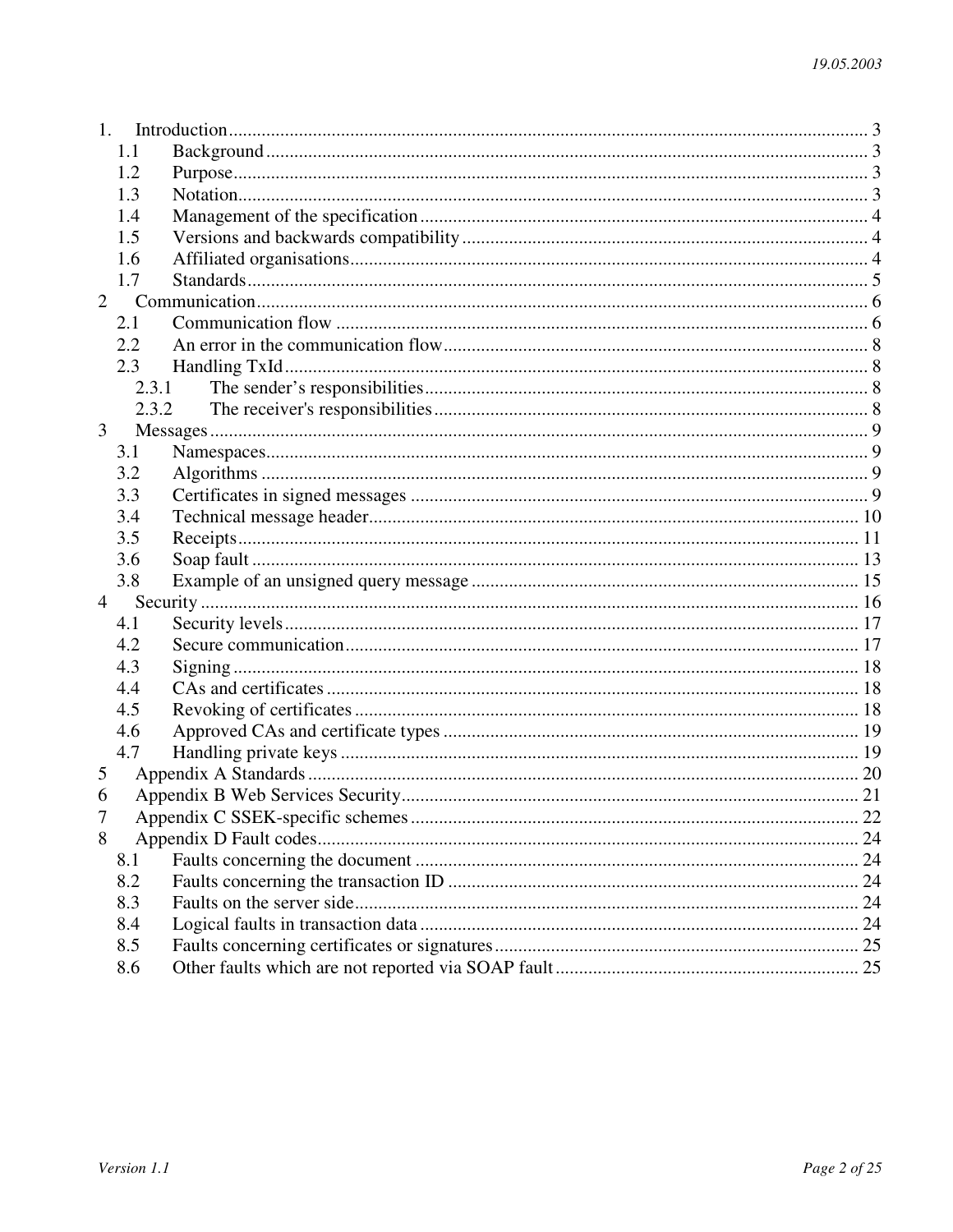| Version | Date       | <b>Description</b>                               |
|---------|------------|--------------------------------------------------|
| V.1.0   | 10.09.2002 | Original version                                 |
| V.1.1   | 28.04.2003 | - Restructuring of the specification             |
|         |            | - Defined security levels                        |
|         |            | - Registered namespace, ssek.org. for the scheme |
|         |            | - Adaptation of SSEK to WS-Security              |
|         |            | - Defined receipt                                |
|         |            | - Defined TxHeader                               |
|         |            | - Support for version management of SSEK         |
|         |            | through namespace on TxHeader                    |
|         |            | - Defined error management through soap fault    |
|         |            |                                                  |

## **1. Introduction**

#### *1.1 Background*

SSEK ("Specifikation av säker elektronisk kommunikation mellan aktörer i försäkringsbranschen", in english "Specification of secure electronic communication between organisations in the insurance sector") fulfils the business need for a standard for secure electronic communication in the insurance sector. By following the specification, organisations will reduce the risk of having to build up several different communication solutions or of insecure communication solutions being constructed.

#### *1.2 Purpose*

This document is a specification of how electronic communication should be carried out securely over the Internet. The document is ideal for use as underlying information and could be included in agreements concerning how communication should be carried out between one's own organisation and another organisation.

#### *1.3 Notation*

In this document, the keywords SHOULD, CAN, MUST and MUST NOT have the following meaning.

| <b>Keyword</b>  | <b>Meaning</b>                                          |  |
|-----------------|---------------------------------------------------------|--|
| <b>SHOULD</b>   | The text being referred to is recommended but is        |  |
|                 | not a requirement for fulfilling the specification.     |  |
| <b>CAN</b>      | The text being referred to can be used if the           |  |
|                 | transactions require it but it is not a requirement for |  |
|                 | fulfilling the specification.                           |  |
| <b>MUST</b>     | The text being referred to is a requirement for         |  |
|                 | fulfilling the specification.                           |  |
| <b>MUST NOT</b> | The text being referred to is not permitted under the   |  |
|                 | specification.                                          |  |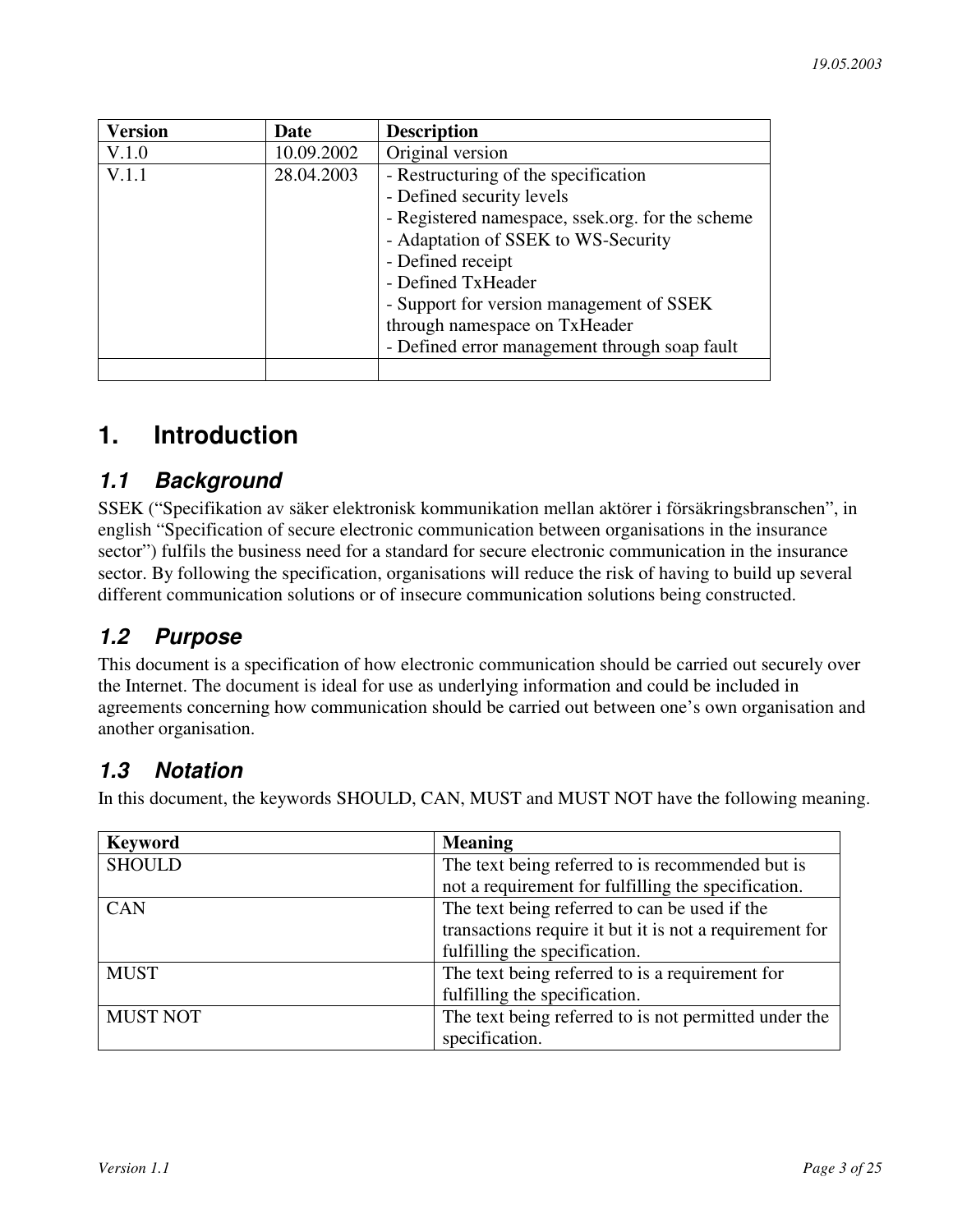#### *1.4 Management of the specification*

SSEK is being managed with the SFM ("Svenska Försäkrings Mäklares förening", in english "the Swedish Insurance Brokers' Association"). The group that is handling the publication of the specification has representatives from the organisations Skandia Liv, SEB Trygg-Liv, Länsförsäkringar, Alecta, Aspispronia, Danica, Folksam, SPP and SFM.

#### *1.5 Versions and backwards compatibility*

This specification is not static and may be amended in order to adapt it to new or amended standards, e.g. concerning signature management. Implementations of the specification must be able to handle different versions of the specification by programmatically determining the version of SSEK for a particular incoming message. This is handled through giving TxHeader a new namespace for each version of SSEK, where the changes are such that they affect the implementations. This applies regardless of whether or not the actual content or structure of TxHeader has been altered.

For version 1.1 of the SSEK, the following namespace applies for TxHeader: http://schemas.ssek.org/txheader/2003-04-03/

For any future version 1.2 of SSEK the namespace for TxHeader could be: http://schemas.ssek.org/txheader/2004-01-12/

#### *1.6 Affiliated organisations*

The organisations that have adopted the specification have decided to communicate electronically in accordance with the SSEK and have a completed platform for SSEK or are in the process of developing such a platform. It will therefore be possible for communication with affiliated organisations to be carried out after a commercially acceptable period of time by both parties.

We (the group for SSEK within SFM) also naturally encourage organisations that have not adopted the specification to use the SSEK for secure electronic communication.

The following organisations have adopted SSEK.

- Skandia Liv
- SEB Trygg-Liv
- Länsförsäkringar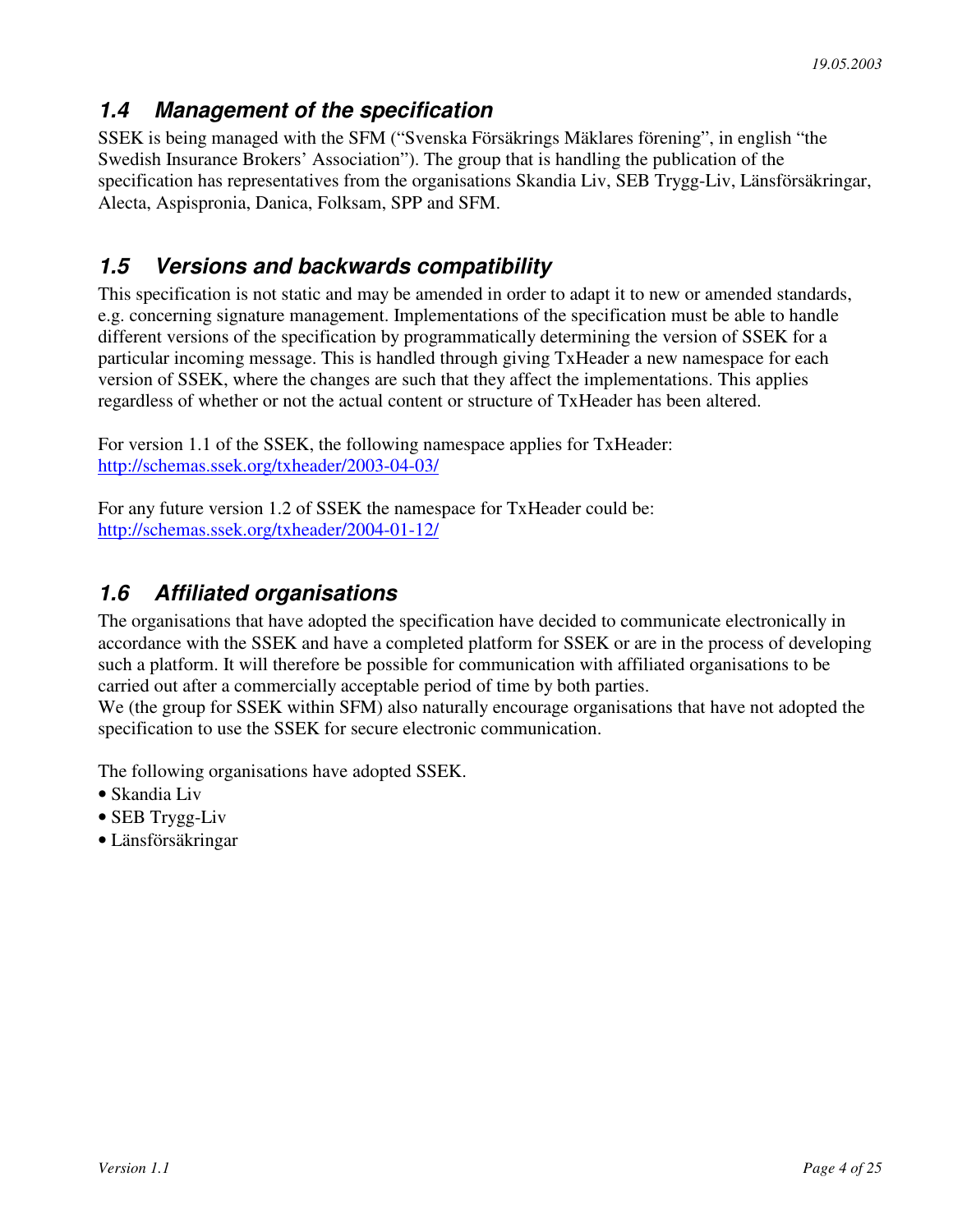#### *1.7 Standards*

This document, SSEK, describes what electronic communication between parties in the insurance sector should look like. SSEK is based on a number of existing standards, specifications and recommendations from acknowledged standardising bodies such as IETF (Internet Engineering Task Force), W3C (World Wide Web Consortium) and OASIS (Organisation for the Advancement of Structured Information Standards).

For information on which standards SSEK is based on, see *Appendix A Standards* and *Appendix B Web Services Security*.

The standards and specifications that are listed in *Appendix A Standards* are fully covered by SSEK with the exception of WS-Security (Web Services-Security) and therefore also XMLSignature, where selected parts are used in accordance with *Appendix B Web Services Security*. Like SSEK, WS-Security is based on a collection of standards and describes how electronic communication is carried out securely. SSEK is however direct adapted to the needs for electronic communication in the insurance sector. Only the parts of the WS-Security specification for which there is a commercial need are therefore used.

A major advantage of supporting parts of WS-Security is that the products that are developed with support for WS-Security can be used. SSEK messages can therefore be created and handled using the frameworks that following the WS-Security specification.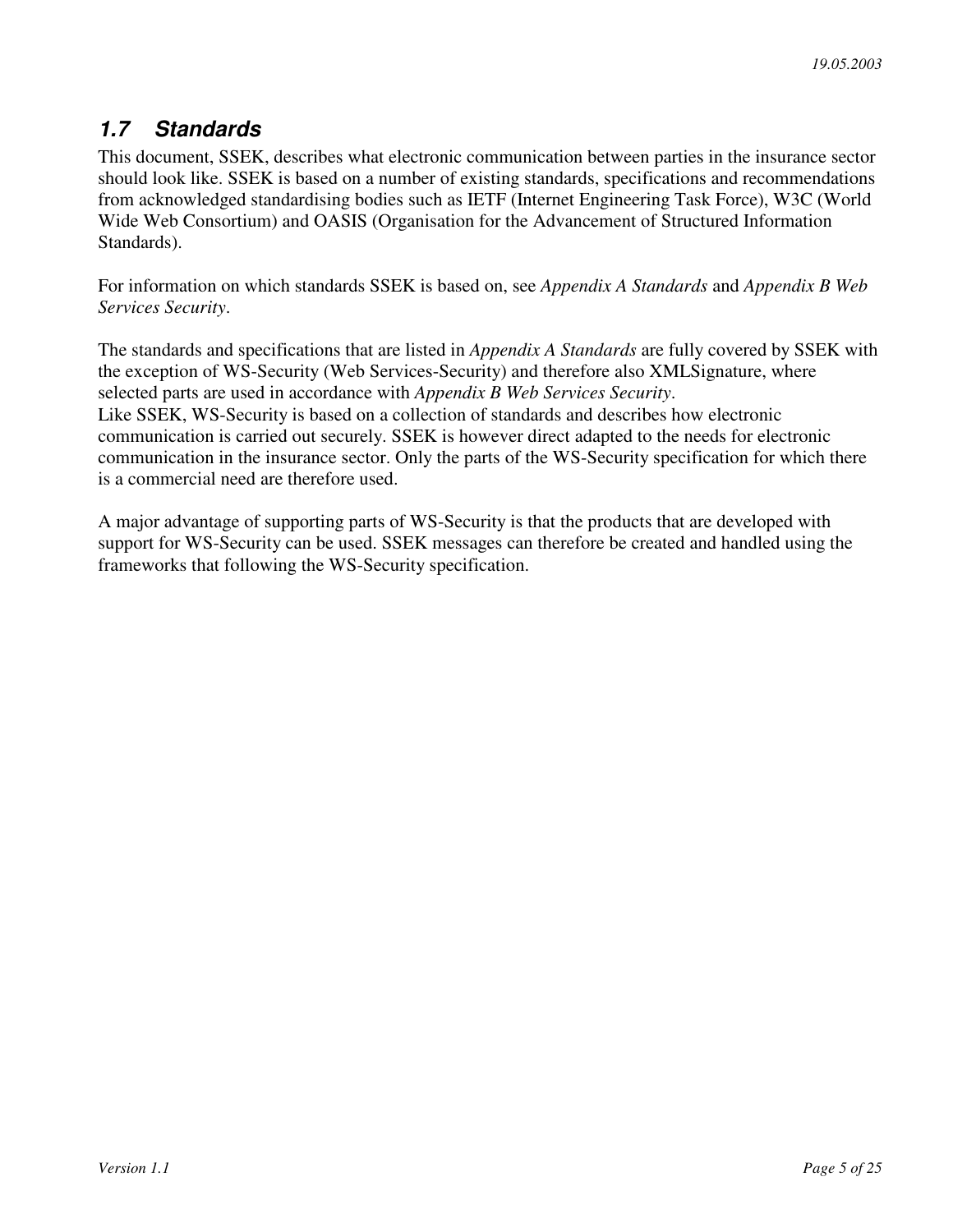# **2 Communication**

In connection with electronic communication, the flow MUST be specified between the communicating parties. This section describes the flow of communication for synchronous and asynchronous communication.

All communication in accordance with SSEK takes place synchronously with a **query message** and a **reply message** in the form of SOAP messages. An asynchronous flow can be achieved by combining two synchronous transmissions. To separate the synchronous transmissions in an asynchronous flow, we will hereafter refer to these as the **request** and the **result**. In order to link together an asynchronous flow, i.e. connecting the request to the result, TxId is used in accordance with *3.4 Technical message header*.

### *2.1 Communication flow*

The following diagram and description show how the flow MUST look in the case of **synchronous** communication when a signature is used. The signature is not essential but is used depending on the business requirement.



- 1. Party A sends a signed query message for a request to Party B.
- 2. Part B verifies the signature and the format in the query message, processes the message and returns a signed result that describes how the processing went. In the event of an error that is discovered in connection with the reception, a soap fault message is returned in accordance with section *3.6 Soap fault*.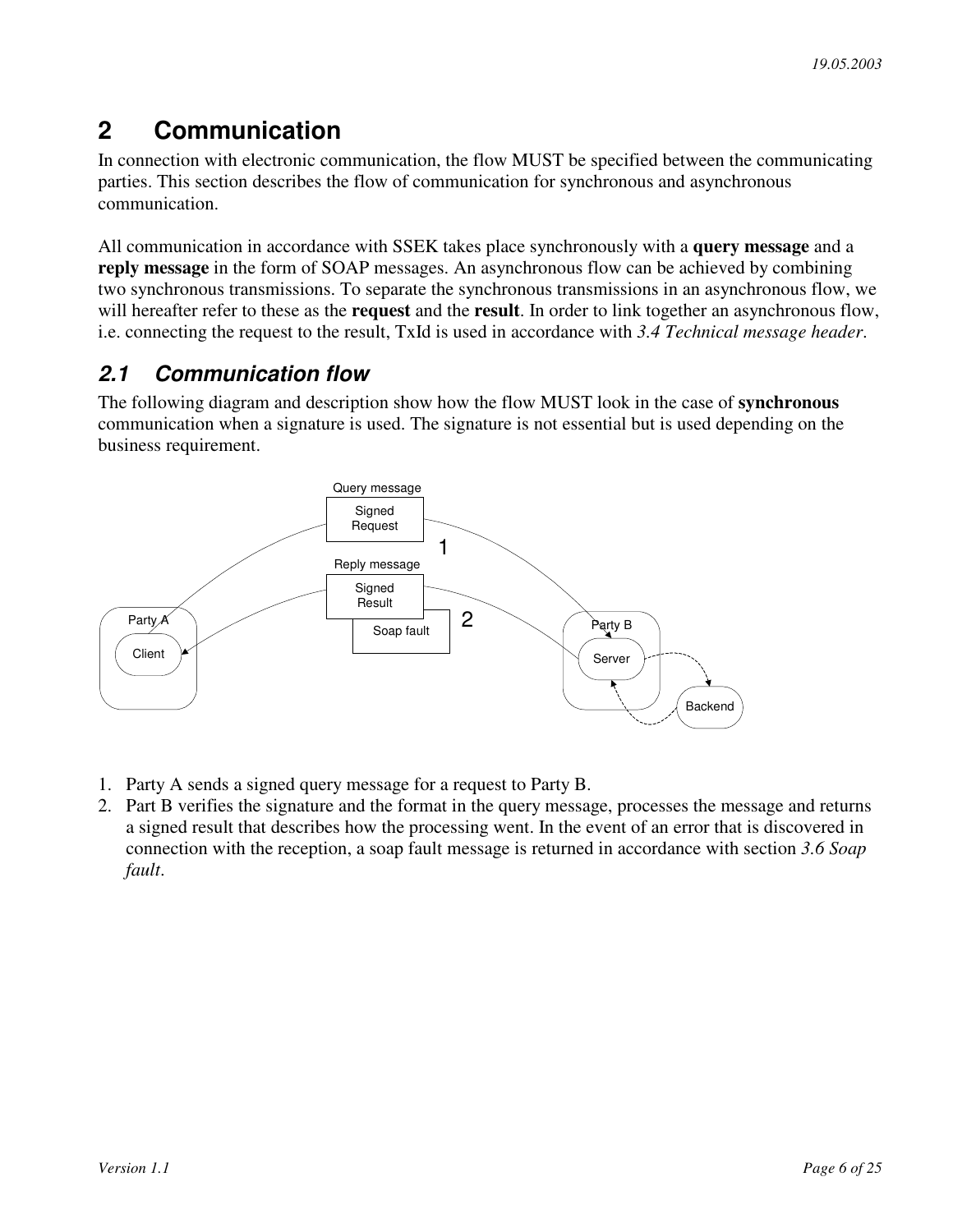The following diagram and description show how the flow MUST look in the case of **asynchronous** communication when a signature is used. The signature is not essential but is used depending on the business requirement.



- 1. Party A sends a signed query message with a unique TxId for a request to Party B.
- 2. Party B returns a signed receipt after having verified the signature and the format in the query message. Party A have then received proof that Party B has received the message. Note that Party B has **not** given any guarantees that the message in the query message can be processed. In the event of an error in connection with the reception, a soap fault message is returned in accordance with section *3.6 Soap fault.*
- 3. After having processed the request, Party B sends a signed query message with the original TxId and a result that describes how the processing went to Party A.
- 4. Party A links the result to the request using the TxId (see section *3.4 Technical message header)* and returns a signed receipt after having verified the signature and the format in the result received from Party B. In the event of an error in connection with receiving, a soap fault message is returned in accordance with section *3.6 Soap fault.*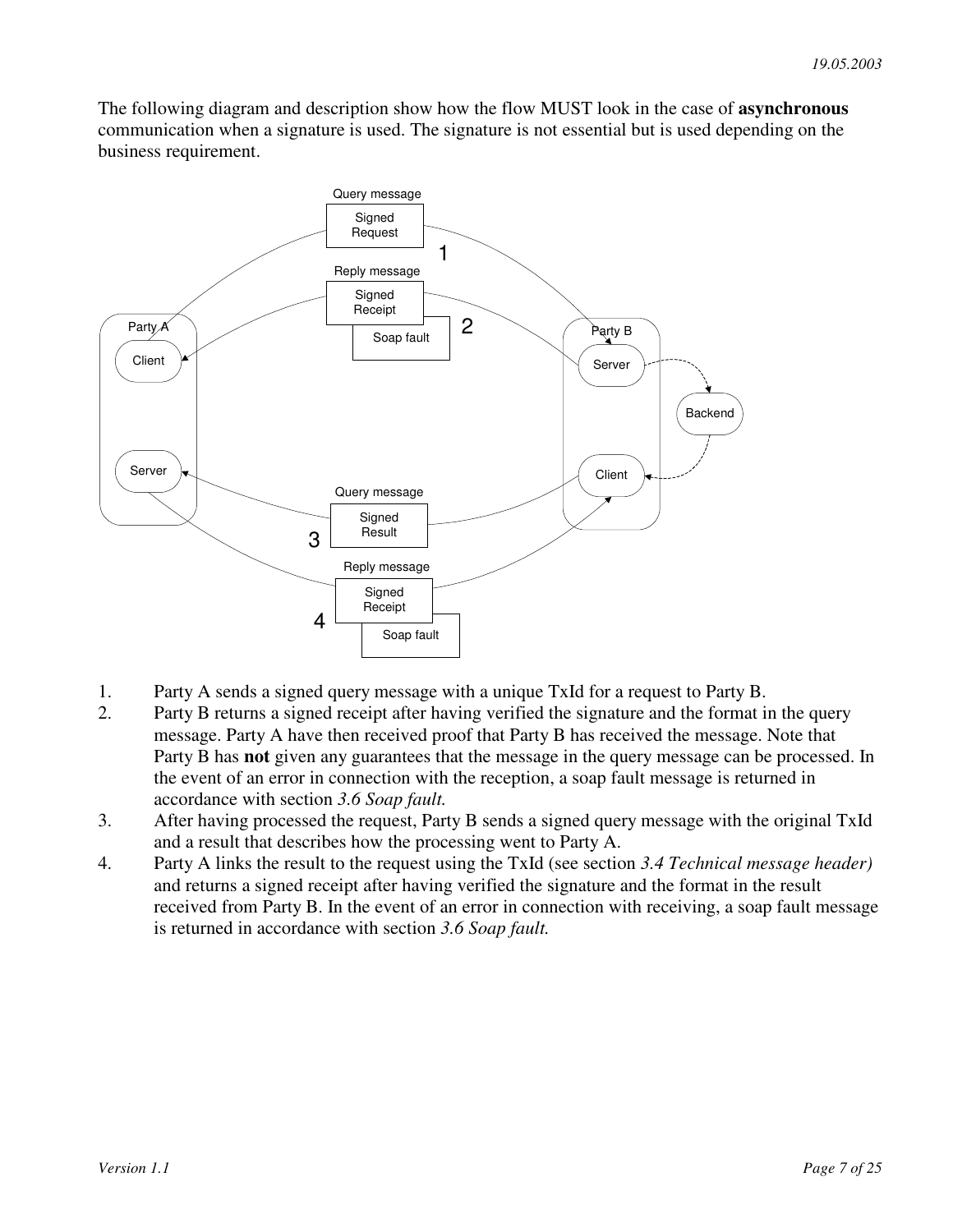#### *2.2 An error in the communication flow*

Situations can arise where there is uncertainty concerning whether a query message has been received or processed. This can for example arise if the secure channel (the SSL tunnel) goes down after the receiver has received a query message but before the sender has received a reply message. In this situation, the sender of the query message may not know whether the receiver has received the query message.

If such a situation arises, the sender of the query message MUST contact the receiver to determine whether the message has been processed. The sender MUST NOT send the message again until he or she has contacted the receiver.

Despite the fact that no receipt has been received by the sender, the receiver of a query message can process the message and send a result and receive a receipt for the result. If this is a service which is defined by the fact that archiving must be carried out, the sender of the request in this situation will have an incomplete transaction in his or her archive. There will be no receipt for the request. When requested to do so by the other party, the receiver of the query message MUST send such a receipt so that both parties can archive the complete transaction.

When the sender has contacted the receiver and it is apparent that the query message for the request has not been processed or received by the other party, the sender MUST generate a new unique TxId and send the message again.

#### *2.3 Handling TxId*

Based on the above paragraph, the following MUST apply to the sender and the receiver of a query message.

#### **2.3.1 The sender's responsibilities**

The sender of a query message for a request is responsible for generating a unique TxId. In the event of uncertainty as to whether the message has been received by the other party, the sender MUST contact the other party in order to determine the status of the transaction.

#### **2.3.2 The receiver's responsibilities**

The receiver of a message is responsible for checking whether the incoming TxId is unique. In the event of a duplicate, the receiver MUST return a soap fault message with a fault code

"Client.TxHeader.TxId.Duplicate". In the case of asynchronous processing, the receiver is responsible for ensuring that TxId flows unaltered throughout the entire transaction.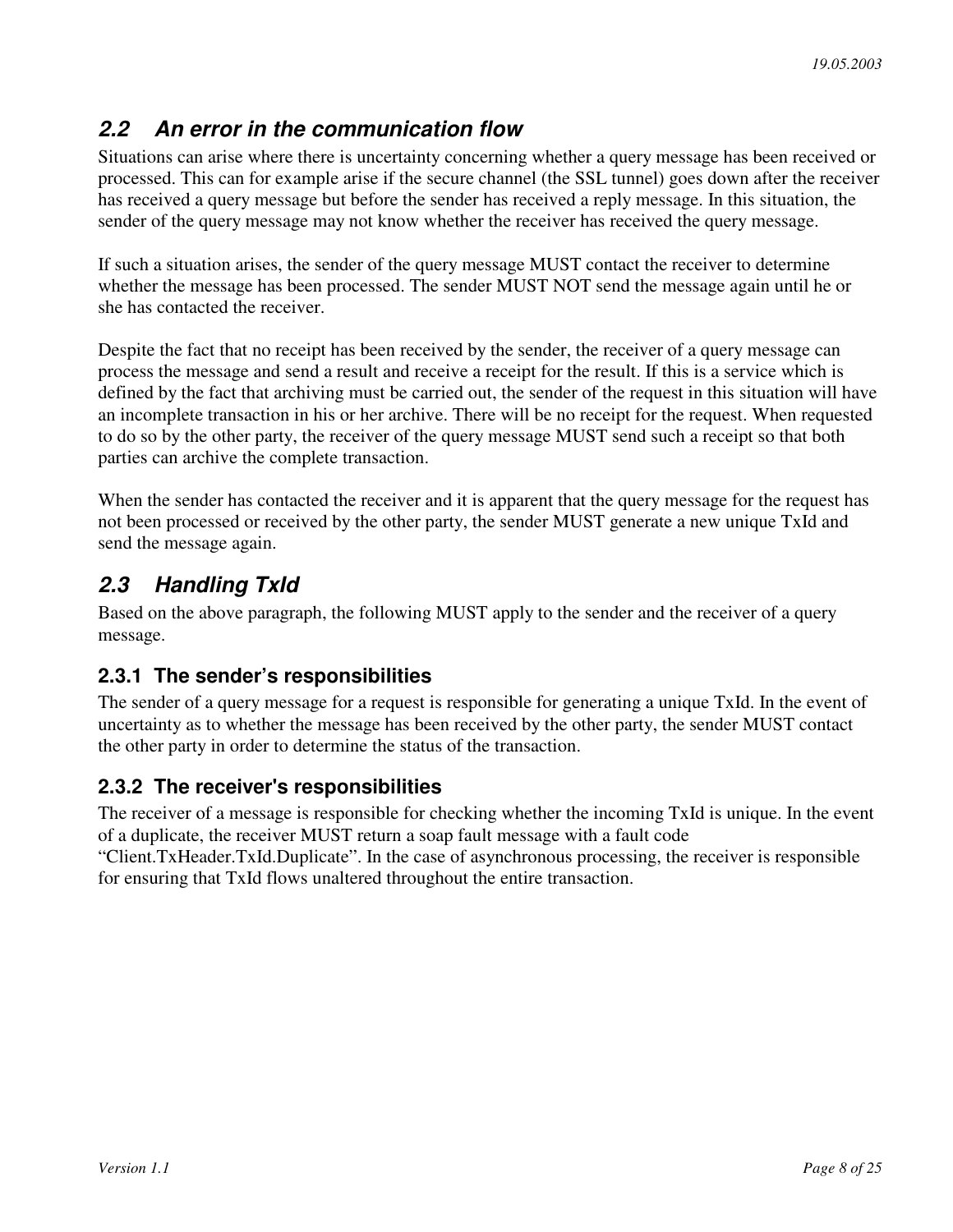# **3 Messages**

Messages in communication in accordance with SSEK follow the standard SOAP 1.1.

#### *3.1 Namespaces*

The following namespaces MUST be used when creating messages in accordance with SSEK.

| <b>Prefix</b> | <b>Namespace</b>                              | <b>Used in connection</b> |
|---------------|-----------------------------------------------|---------------------------|
|               |                                               | with:                     |
| Soap          | http://schemas.xmlsoap.org/soap/envelope/     | All cases                 |
| Txh           | http://schemas.ssek.org/txheader/2003-04-03/  | All cases                 |
| Wsu           | http://schemas.xmlsoap.org/ws/2002/07/utility | Signing                   |
| Wsse          | http://schemas.xmlsoap.org/ws/2002/07/secext  | Signing                   |
|               | http://www.w3.org/2000/09/xmldsig#            | Signing                   |
|               | http://schemas.ssek.org/receipt/2003-04-03/   | Receipt                   |

The prefix is used here to clarify the example in the document.

#### *3.2 Algorithms*

The following algorithms are used in this document. These algorithms MUST be used.

| <b>Use</b>             | Algorithm                                  |
|------------------------|--------------------------------------------|
| CanonicalizationMethod | http://www.w3.org/2001/10/xml-exc-c14n#    |
| SignatureMethod        | http://www.w3.org/2000/09/xmldsig#rsa-sha1 |
| Transform              | http://www.w3.org/2001/10/xml-exc-c14n#    |
| DigestMethod           | http://www.w3.org/2000/09/xmldsig#sha1     |

#### *3.3 Certificates in signed messages*

In signed messages, the certificate that is used to create the signature MUST be attached to the message in accordance with the specification for WS-Security, see *Appendix B Web Services Security*. The attached certificate can be used by the receiver to validate the signature. The receiver of a signed message SHOULD check that the attached certificate is correct.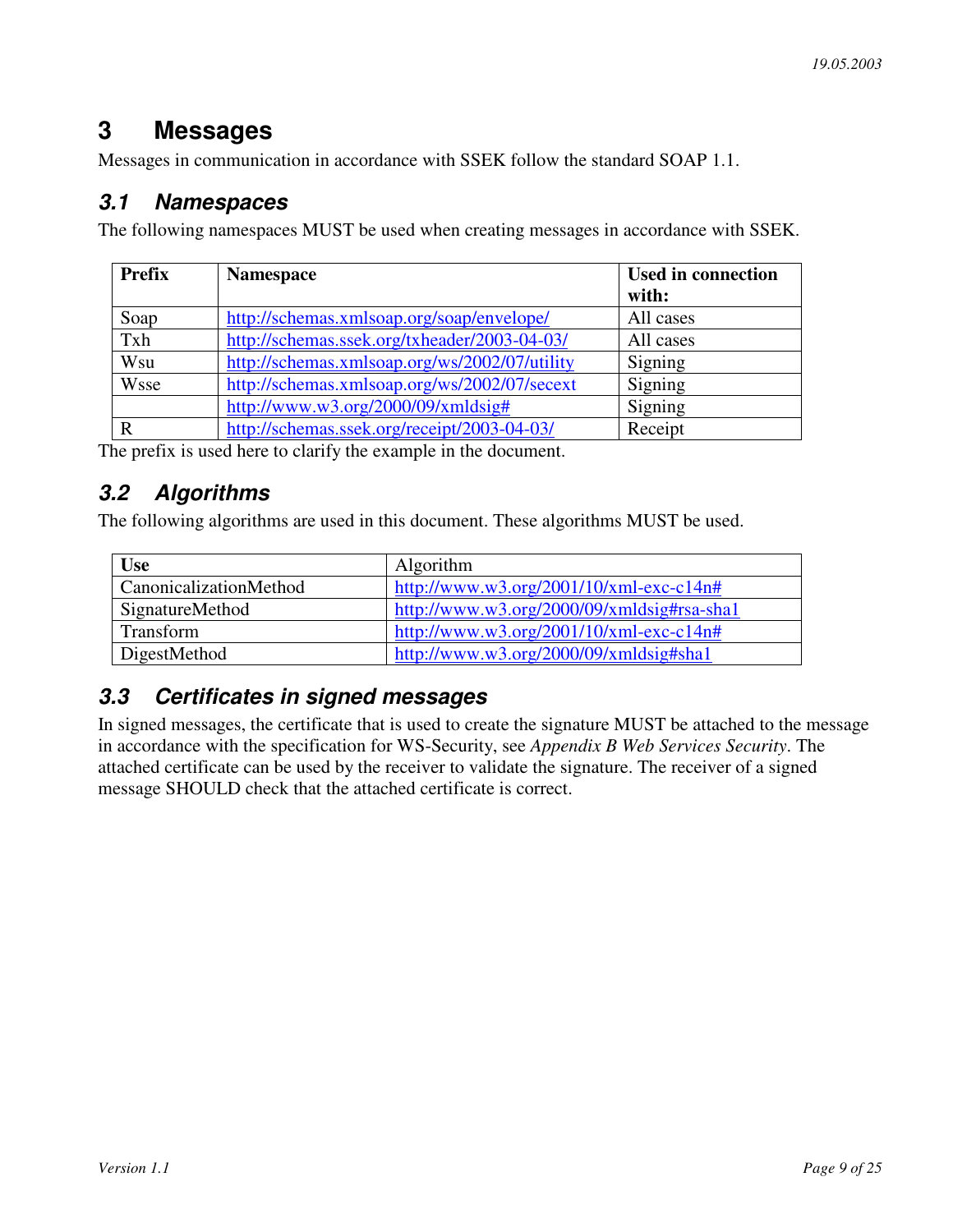#### *3.4 Technical message header*

All messages MUST include a message header with technical information, TxHeader, in accordance with the scheme in *Appendix C SSEK-specific schemes* with the following namespace: http://schemas.ssek.org/txheader/2003-04-03/.

The purpose of this information is to control the messages, handle asynchronous communication and obtain a manageable log of communicated documents.

| <b>Field name</b> | <b>Description</b>             | <b>Attribute</b>              |
|-------------------|--------------------------------|-------------------------------|
| SenderId          | ID of the sender of the        | <b>Type:</b> type of identity |
|                   | document.                      | which is used for the sender  |
|                   |                                | of a message                  |
| ReceiverId        | ID of the recipient of the     | <b>Type:</b> type of identity |
|                   | document.                      | which is used for the         |
|                   |                                | receiver of a message         |
| TxId              | <b>UUID</b> (Universal Unique) |                               |
|                   | Identifier in accordance       |                               |
|                   | with DCE).                     |                               |
| Timestamp         | Time when the message          |                               |
|                   | was created in accordance      |                               |
|                   | with the form yyyy-mm-         |                               |
|                   | ddThh:mm:ss, where T is        |                               |
|                   | constant.                      |                               |

The TxId in the message header is primarily used to keep an asynchronous transaction together. TxId is not obligatory but MUST be agreed between the communicating parties for each service based on the business need.

The type of identity that is used for SenderId and ReceiverId MUST be agreed between the communicating parties. The types which can be used are defined by the scheme for Txheader and are explained in the table below:

| <b>Value</b>    | <b>Explanation</b>                                                  |
|-----------------|---------------------------------------------------------------------|
| APP             | Application name, can be own clients where traceability is required |
|                 | concerning the application that was used.                           |
| <b>CN</b>       | Common Name, obtained from the client certificate.                  |
| $\overline{DN}$ | Distinguished Name, the entire name for the client certificate.     |
| <b>ORGNR</b>    | Organisation number                                                 |

An example of a technical message header, TxHeader, is given below:

```
<txh:TxHeader soap:mustUnderstand="1" xmlns:txh="http://schemas.ssek.org/txheader/2003-04-03/">
    <txh:SenderId txh:type="CN">Company A</txh:SenderId>
    <txh:ReceiverId txh:type="CN">Company B</txh:ReceiverId>
    <txh:TxId>C61B0B07-EF5F-46a1-92B4-6E5FA574E46E</txh:TxId>
    <txh:Timestamp>2003-03-27T12:50:00</txh:Timestamp>
 </txh:TxHeader>
```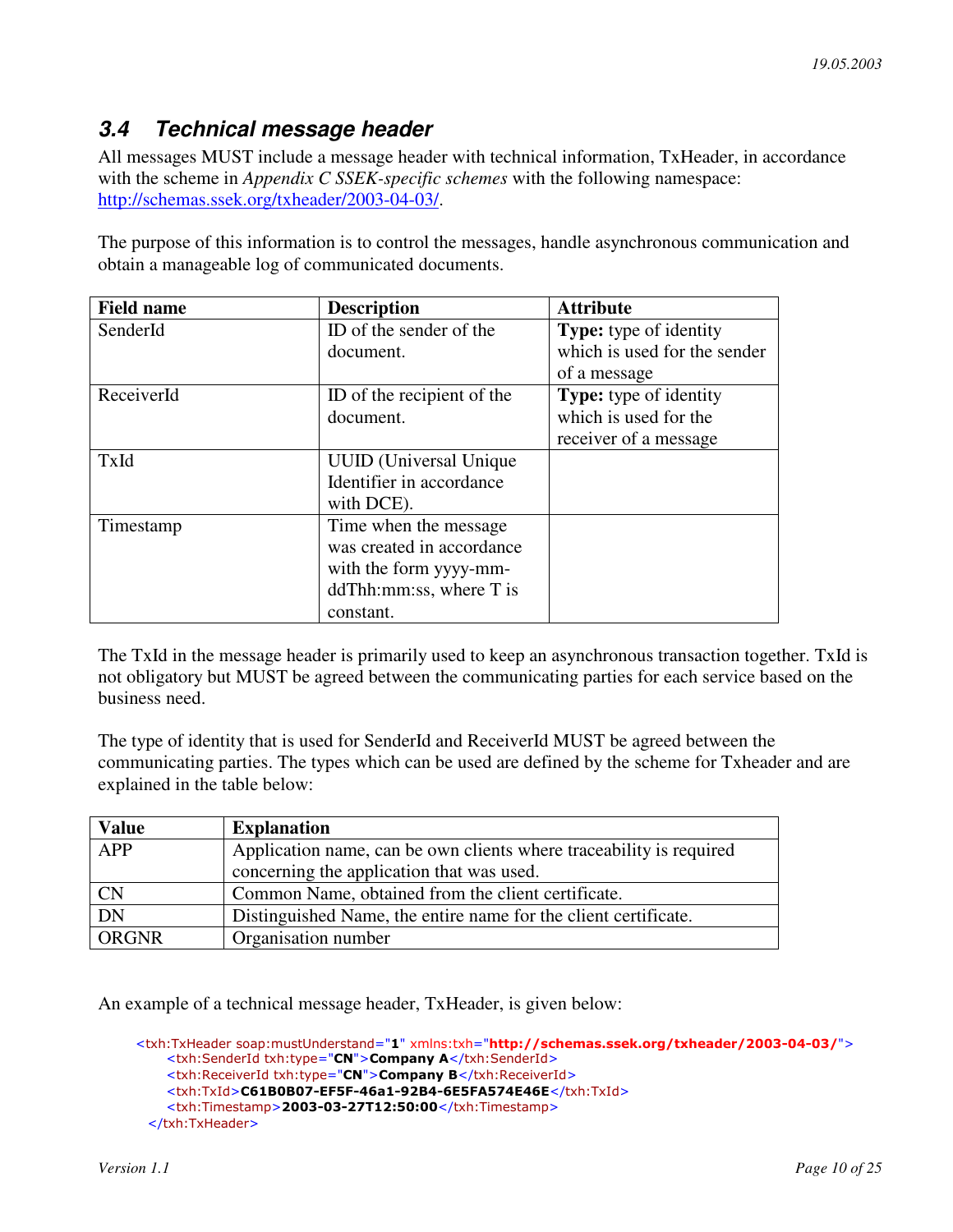#### *3.5 Receipts*

The purpose of a receipt is to enable the sender to be certain that the query message has been received by the receiver. A receipt MUST be used in connection with asynchronous communication when a message is received and approved for processing by the receiver. However, a receipt does not guarantee that the information in the received message will be processed without any errors.

In connection with the acknowledgement of a signed message, the receipt MUST contain the signature of the acknowledged message. The signature contains a representation of the original message in the form of a hash value. Representation in the form of the signature from the received message can of course only be used if the received message has been signed.

The receipt can also be used to announce the result of the processing synchronously. The scheme allows company-specific information to be added.

The namespace for a receipt is http://schemas.ssek.org/receipt/2003-04-03/. See also the scheme in *Appendix C SSEK-specific schemes*. The content is as follows:

| <b>Field name</b>     | <b>Description</b>                      |
|-----------------------|-----------------------------------------|
| ResponseCode          | Response code (OK)                      |
| ResponseMessage       | Response message, e.g. "The message has |
|                       | been received and will be processed"    |
| RequestSignatureValue | The signature of the acknowledged       |
|                       | message.                                |

An example of an unsigned receipt (for a request) is given below:

```
<soap:Envelope xmlns:soap="http://schemas.xmlsoap.org/soap/envelope/">
   <soap:Header>
      -txh:TxHeader soap:mustUnderstand="1" xmlns:txh="http://schemas.ssek.org/txheader/2003-
         04 - 03 /">
        <txh:SenderId txh:type="CN">Company B</txh:SenderId>
        <txh:ReceiverId txh:type="CN">Company A</txh:ReceiverId>
        <txh:TxId>C61B0B07-EF5F-46a1-92B4-6E5FA574E46E</txh:TxId>
        <txh:Timestamp>2003-03-27T12:50:01</txh:Timestamp>
      </txh:TxHeader>
    </soap:Header>
   <soap:Body>
    <r:Receipt xmlns:r="http://schemas.ssek.org/receipt/2003-04-03/">
        <r:ResponseCode>OK</r:ResponseCode>
        \ltr:ResponseMessage>The message has been received and will be
           processed</r:ResponseMessage>
            <r:RequestSignatureValue>X1os6m3YReQJlk1JBzwvLe5hScdz09uBx4EhnJplKZVl2uSc
            Mpj4FPnnyfIPBJ3vkI59aPcbQlzqTEgaHBwiIpcwRNnnOJ4tYeY3/HekPSIBFB9pOFqh7
            3O8qqK0v1/ZK2IYOBT/WBFNdYD6nf8gP8nSjAKUPx1QFC8RCUKVeZk=</r:RequestSi
            gnatureValue>
      </r:Receipt>
    </soap:Body>
 </soap:Envelope>
```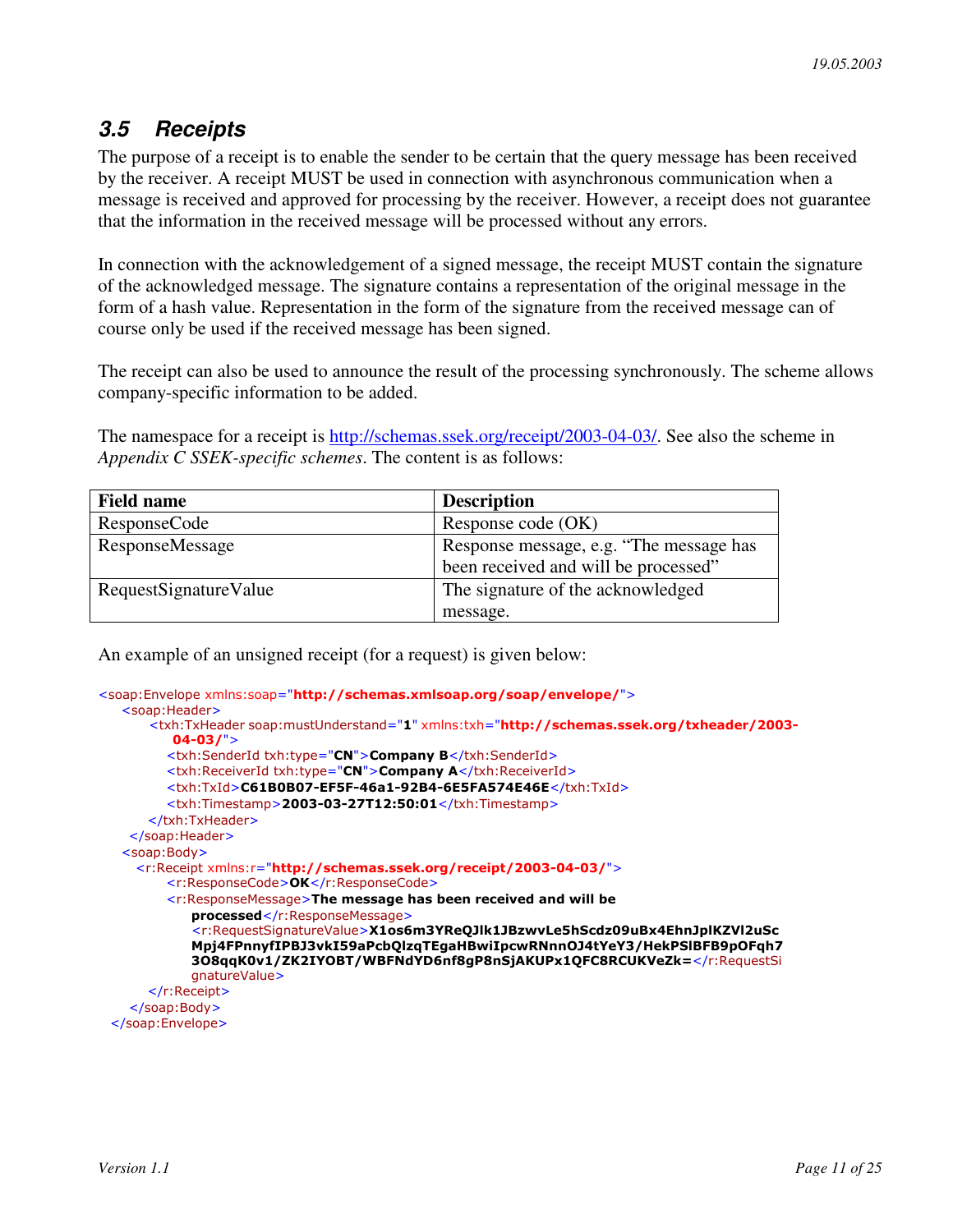An example of a signed receipt (for a request) is given below:

```
<soap:Envelope xmlns:soap="http://schemas.xmlsoap.org/soap/envelope/">
   <soap:Header>
     <txh:TxHeader soap:mustUnderstand="1" xmlns:txh="http://schemas.ssek.org/txheader/2003-
         04-03/" xmlns:wsu="http://schemas.xmlsoap.org/ws/2002/07/utility"
         wsu:Id="txHeader">
        <txh:SenderId txh:type="CN">Company B</txh:SenderId>
        <txh:ReceiverId txh:type="CN">Company A</txh:ReceiverId>
        <txh:TxId>C61B0B07-EF5F-46a1-92B4-6E5FA574E46E</txh:TxId>
         <txh:Timestamp>2003-03-27T12:50:01</txh:Timestamp>
      </txh:TxHeader>
     <wsse:Security soap:mustUnderstand="1"
         xmlns:wsse="http://schemas.xmlsoap.org/ws/2002/07/secext">
         <wsse:BinarySecurityToken ValueType="wsse:X509v3" EncodingType="wsse:Base64Binary"
            xmlns:wsu="http://schemas.xmlsoap.org/ws/2002/07/utility
            wsu:Id="SecurityToken-aca9eb37-8ba1-4ca4-8a98-
            50df7b66b87f">MIICcjCCAdugAwIBAgIBAzANBgkqhkiG9w0B...
            </wsse:BinarySecurityToken>
        <Signature xmlns="http://www.w3.org/2000/09/xmldsig#">
          <SignedInfo>
              <CanonicalizationMethod
                 Algorithm="http://www.w3.org/2001/10/xml-exc-c14n#"/>
              <SignatureMethod
                 Algorithm="http://www.w3.org/2000/09/xmldsig#rsa-sha1"/>
             <Reference URI="#txHeader">
               <Transforms>
                   <Transform Algorithm="http://www.w3.org/2001/10/xml-exc-c14n#" />
                </Transforms>
                <DigestMethod Algorithm="http://www.w3.org/2000/09/xmldsig#sha1" />
                   DigestValue>9lvyLVeHMTWsmyP0tEvjaAAuN0w=</DigestValue>
             </Reference>
             <Reference URI="#soapBody">
               <Transforms>
                   <Transform Algorithm="http://www.w3.org/2001/10/xml-exc-c14n#" />
                \langleTransforms>
                <DigestMethod Algorithm="http://www.w3.org/2000/09/xmldsig#sha1" />
                   DigestValue>CTxmSaf2GFELSDEs7gkZE8PLWn0=</DigestValue>
             </Reference>
           </SignedInfo>
          SignatureValue>bCTgHvWanAVpqTD9MCp1zK6AID7lDi6r18STI+4Mco...
              </SignatureValue>
          <KevInfo>
             <wsse:SecurityTokenReference>
                <wsse: Reference URI="#SecurityToken-aca9eb37-8ba1-4ca4-8a98-
                   50df7b66b87f" />
             </wsse:SecurityTokenReference>
           </KeyInfo>
        </Signature>
      </wsse:Security>
    </soap:Header>
   <soap:Body xmlns:wsu="http://schemas.xmlsoap.org/ws/2002/07/utility" wsu:Id="soapBody">
     <r:Receipt xmlns:r="http://schemas.ssek.org/receipt/2003-04-03/">
        <r:ResponseCode>OK</r:ResponseCode>
         <r:ResponseMessage>The message has been received and will be
            processed</r:ResponseMessage>
        <r:RequestSignatureValue>X1os6m3YReQJlk1JBzwvLe5hScdz09uBx4JplKZ...
            </r:RequestSignatureValue>
      </r:Receipt>
    </soap:Body>
 </soap:Envelope>
```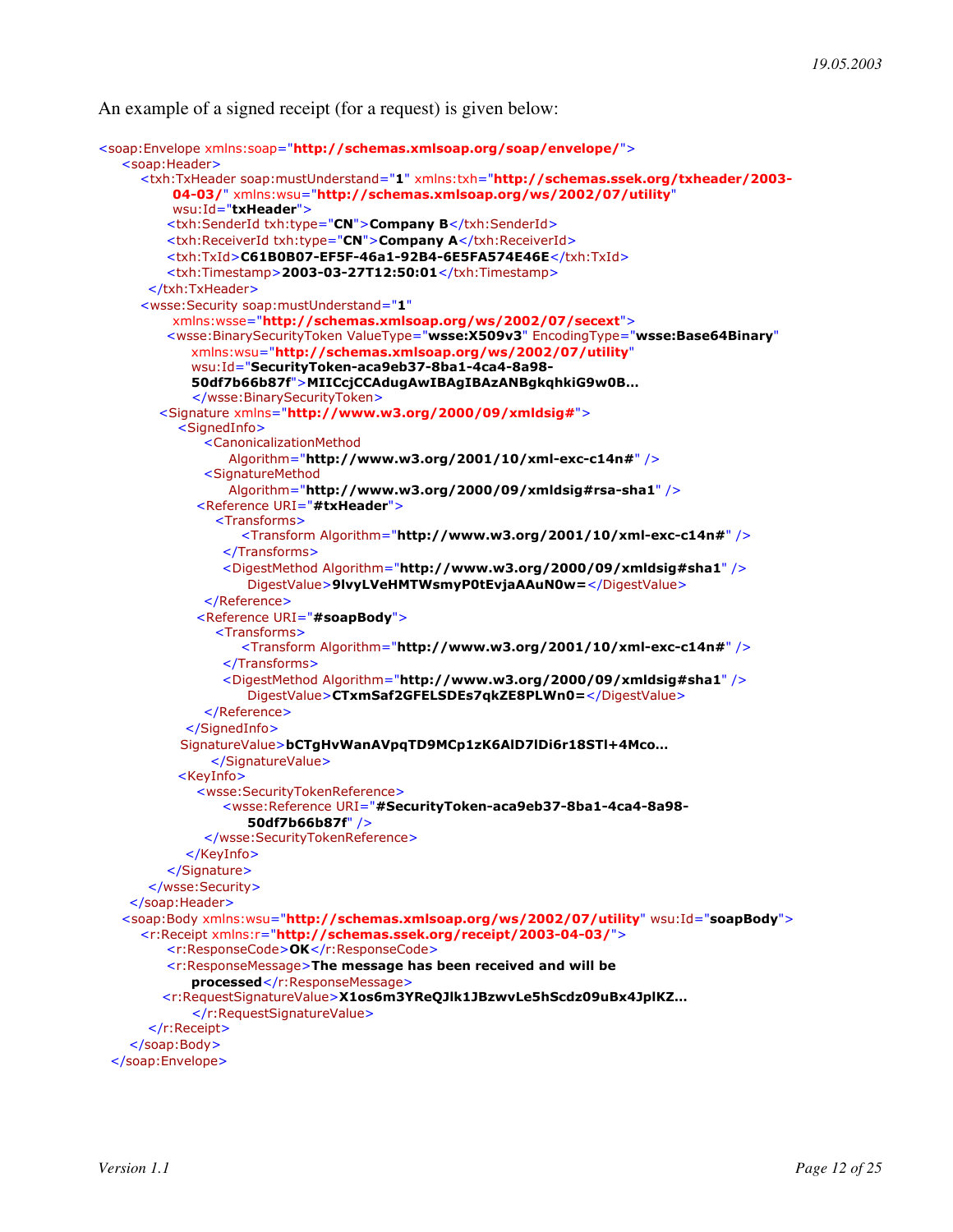#### $3.6$ Soap fault

In the event of an error occurring which can be notified synchronously for a query message, the receiver MUST return a soap fault message with a fault code in accordance with Appendix D Fault codes. The Soap fault message CAN be signed.

An example of an unsigned soap fault (for a request) is given below:

```
<soap:Envelope xmlns:soap="http://schemas.xmlsoap.org/soap/envelope/">
   <soap:Body>
     <soap:Fault>
         <soap:faultcode>Client.InvalidXml</soap:faultcode>
         <soap:faultstring>Non valid XML</soap:faultstring>
         <soap:detail>Element 'PNR' more than 12 digits</soap:detail>
      </soap:Fault>
    </soap:Body>
 </soap:Envelope>
```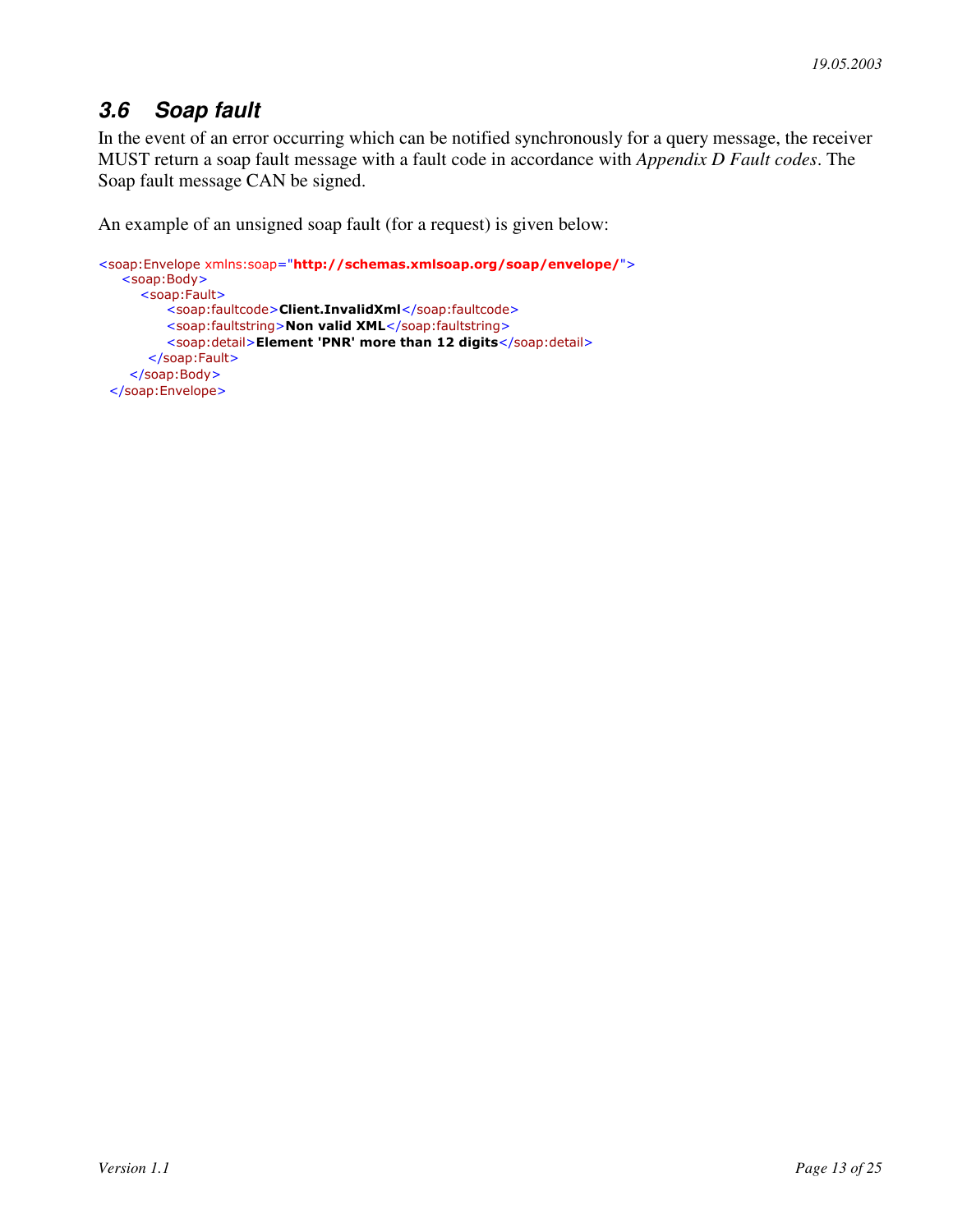#### *3.7 Example of a signed query message*



**Arrow A** points from the hash value of the header to the part that the hash value represents.

**Arrow B** points from the hash value of the document body to the part that the hash value represents.

**Box C** contains the certificate that was used to create the signature.

**Box D** contains the signature of SignedInfo.

The actual signature is therefore contained in SignatureValue, which signs the information in SignedInfo, including the hash values which represent information in the document header and body.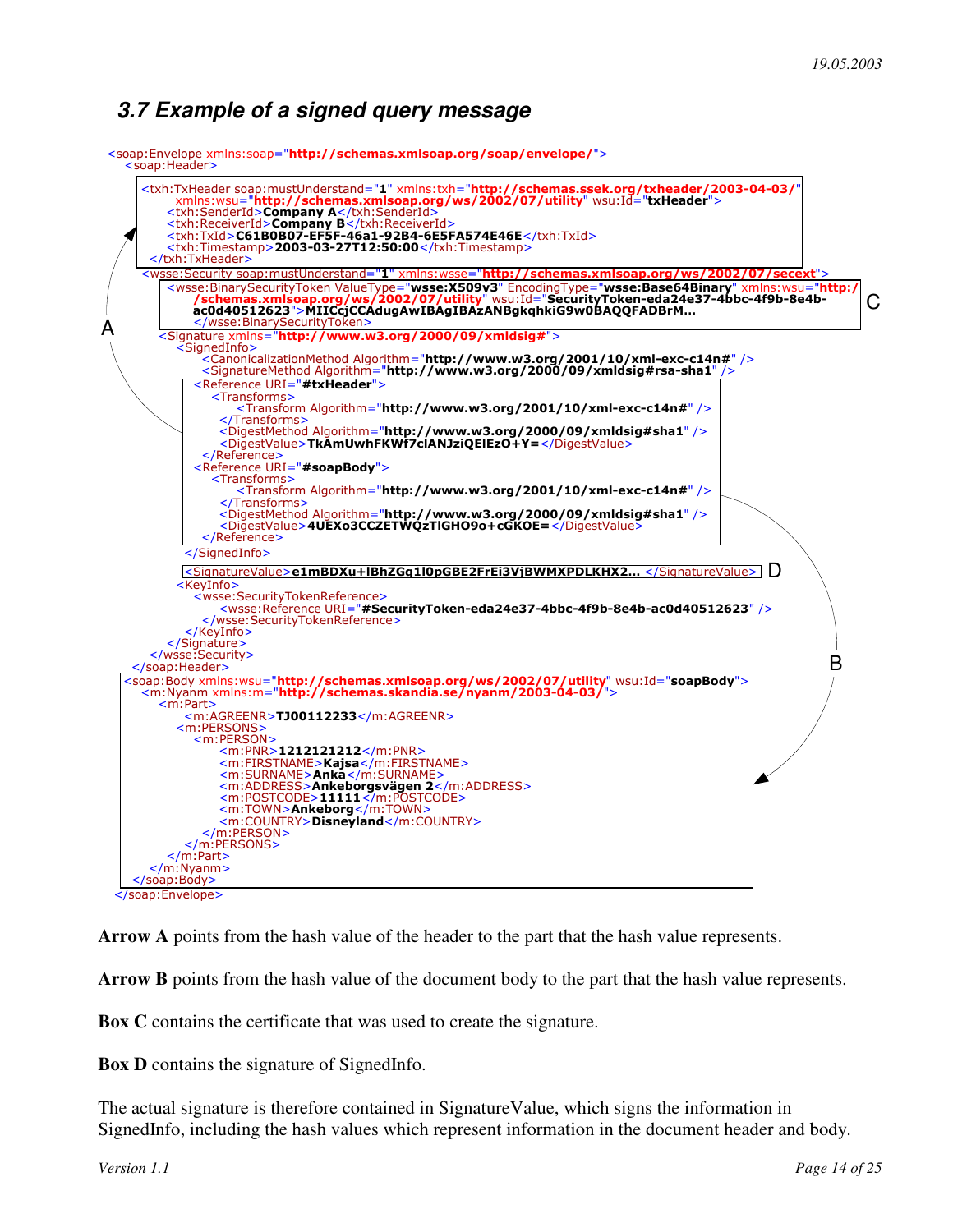#### *3.8 Example of an unsigned query message*

An example is given below of an unsigned query message (for a request):

```
<soap:Envelope xmlns:soap="http://schemas.xmlsoap.org/soap/envelope/">
  <soap:Header>
     <txh:TxHeader soap:mustUnderstand="1" xmlns:txh="http://schemas.ssek.org/txheader/2003-04-03/">
        <txh:SenderId txh:type="CN">Company A</txh:SenderId>
        <txh:ReceiverId txh:type="CN"> Company B</txh:ReceiverId>
        <txh:TxId>C61B0B07-EF5F-46a1-92B4-6E5FA574E46E</txh:TxId>
        <txh:Timestamp>2003-03-27T12:50:00</txh:Timestamp>
      </txh:TxHeader>
   </soap:Header>
  <soap:Body>
     <m:Nyanm xmlns:m="http://schemas.foretagb.se/nyanm/2003-04-03/">
       <m:Part>
          <m:AGREENR>TJ00112233</m:AGREENR >
          <m:PERSONS>
            <m:PERSON>
               <m:PNR>1212121212</m:PNR>
               <m:FIRSTNAME>Kajsa</m:FIRSTNAME>
               <m:SURNAME>Anka</m:SURNAME>
               <m:ADDRESS>Ankeborgsvägen 2</m:ADDRESS>
               <m:POSTCODE>11111</m:POSTCODE>
               <m:TOWN>Ankeborg</m:TOWN>
               <m:COUNTRY>Disneyland</m:COUNTRY>
             </m:PERSON>
          </m:PERSONS>
        </m:Part>
      </m:Nyanm>
   \langlesoap:Body>
 </soap:Envelope>
```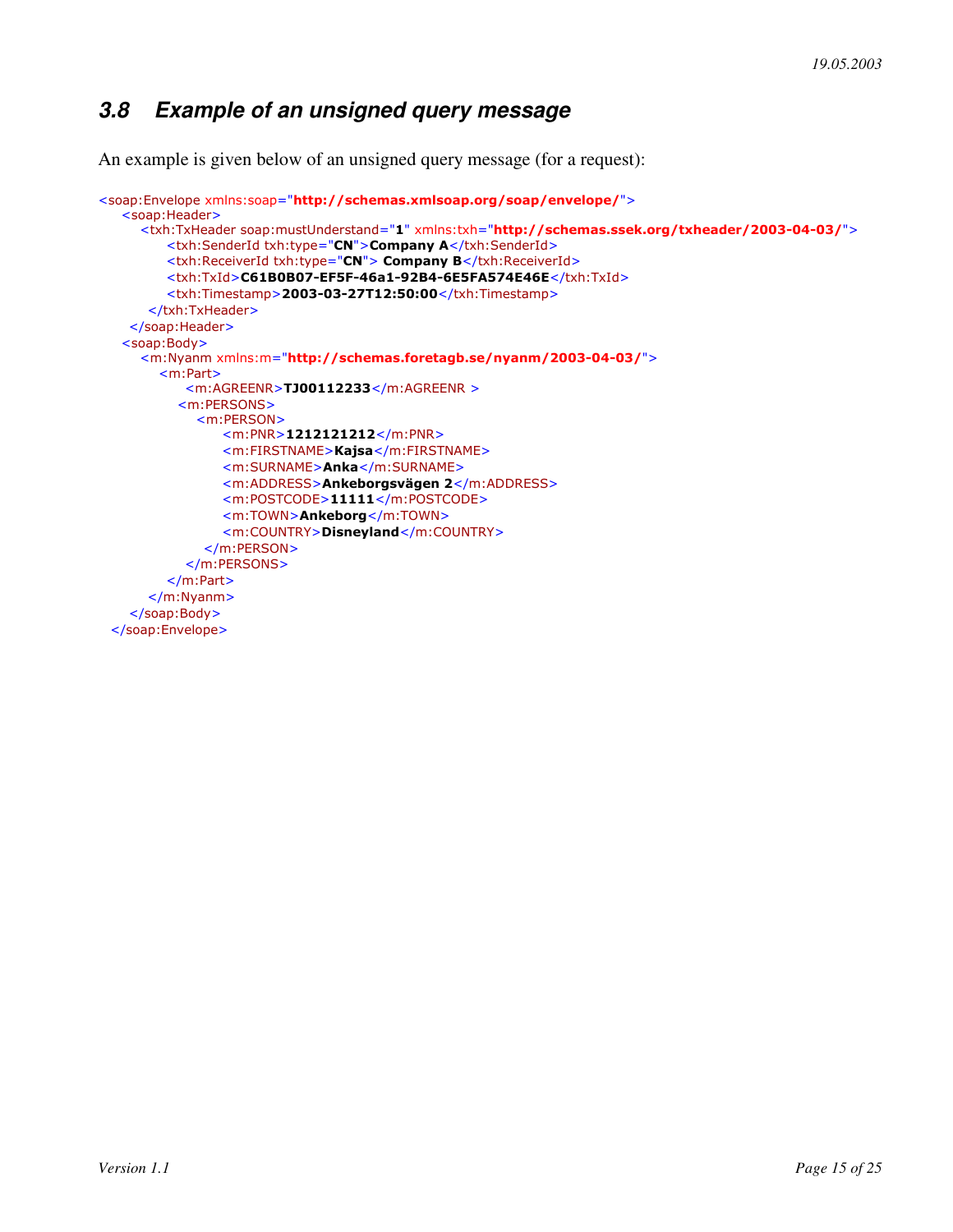# **4 Security**

As the information which is being communicated is sensitive and valuable, there is a need to prevent unauthorized persons from reading or manipulating the information. There may also be a need to trace information to the sender.

In order to fulfil the above requirements, SSEK describes how the following security aspects are handled in connection with electronic communication.

- **Authentication** Identification of the sending organisation (client) and the receiving organisation (server).
- **Confidentiality** Information that is sent cannot be read by external parties.
- **Correctness and Integrity** Information that is sent cannot be altered after it has left the sender and follows the agreed format. • **Non-repudiation**
- The party that created and sent the information cannot deny that the information in question was created.

PKI (Public Key Infrastructure) is used in connection with the handling of the above security aspects.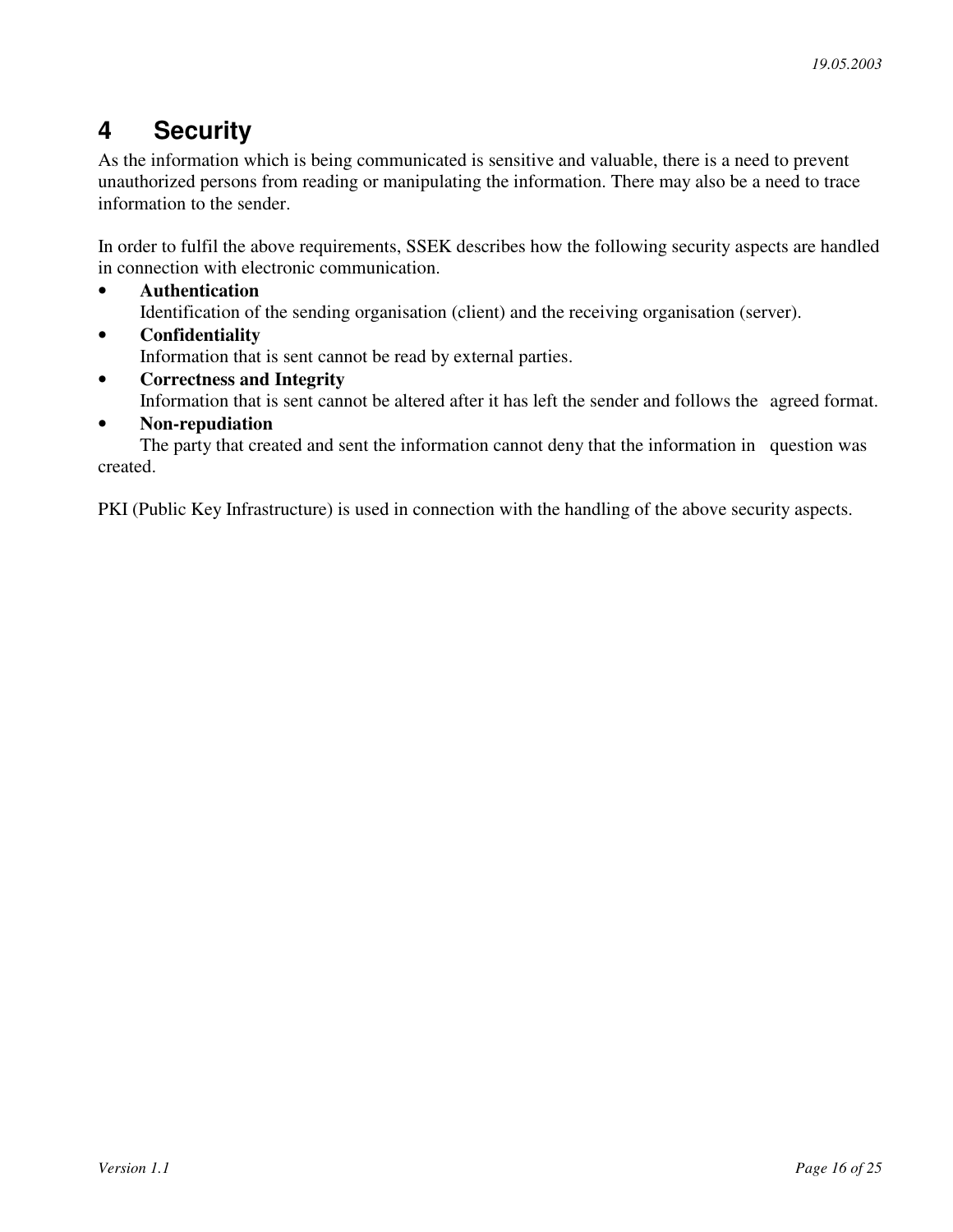#### *4.1 Security levels*

In order to fulfil all, or just a few, of the security aspects described above, signatures and client certificates can be combined. The permissible combinations are defined in four different security levels where level 4 is the highest security and level 1 is the weakest security.

Common to all SSEK security levels is the fact that an SSL tunnel is set up, through which confidentiality is maintained during the transmission and that the server authenticates itself with a server certificate.

Further information concerning certificates and signatures can be found in section *4.3 Signing* and *4.4 CA and certificates.*

| <b>SSEK</b> level | SSL – with server | <b>Signature</b> | <b>Client certificate</b> |
|-------------------|-------------------|------------------|---------------------------|
|                   | certificate       |                  |                           |
| $\overline{4}$    | Used              | Used             | Jsed                      |
|                   | Jsed              | Used             |                           |
|                   | Used              |                  | Used                      |
|                   | Jsed              |                  |                           |

Information on the SSEK security levels:

1. Gives confidentiality in connection with transmission and authentication of the server. Does **not** give authentication of the client or non-repudiation because signatures and client certificates are not used.

Appropriate level for public services.

- 2. Gives confidentiality in connection with transmission and authentication of both the server and the client. Does **not** give non-repudiation because signatures are not used. Appropriate level for services that are aimed at certain competent authorities but where the information sent does not subsequently have to be used as evidence.
- 3. Gives confidentiality in connection with transmission, authentication of the server and non-repudiation. Does **not** give authentication of the client because client certificates are not used. Appropriate level for services where the sender does not need to be authenticated but where the receiver has a need to demonstrate which organisation created the information that is received.
- 4. Gives confidentiality in connection with transmission, authentication of both the server and the client and non-repudiation. Both signatures and client certificates are used. Appropriate level for sensitive services that are aimed at certain competent authorities and where the receiver has a need to demonstrate which organisation created the information that is received.

#### *4.2 Secure communication*

Both parties can initiate the communication. A party can do this by connecting up what is known as a secure tunnel between itself and the other party. The secure tunnel MUST be created with SSL, for which the protocol HTTPS (HTTP via SSL) is used. In this case, both parties are authenticated, i.e. both client and server authentication using their certificates.

The tunnel MUST be encrypted with a secure key. At least a 128-bit key must be used.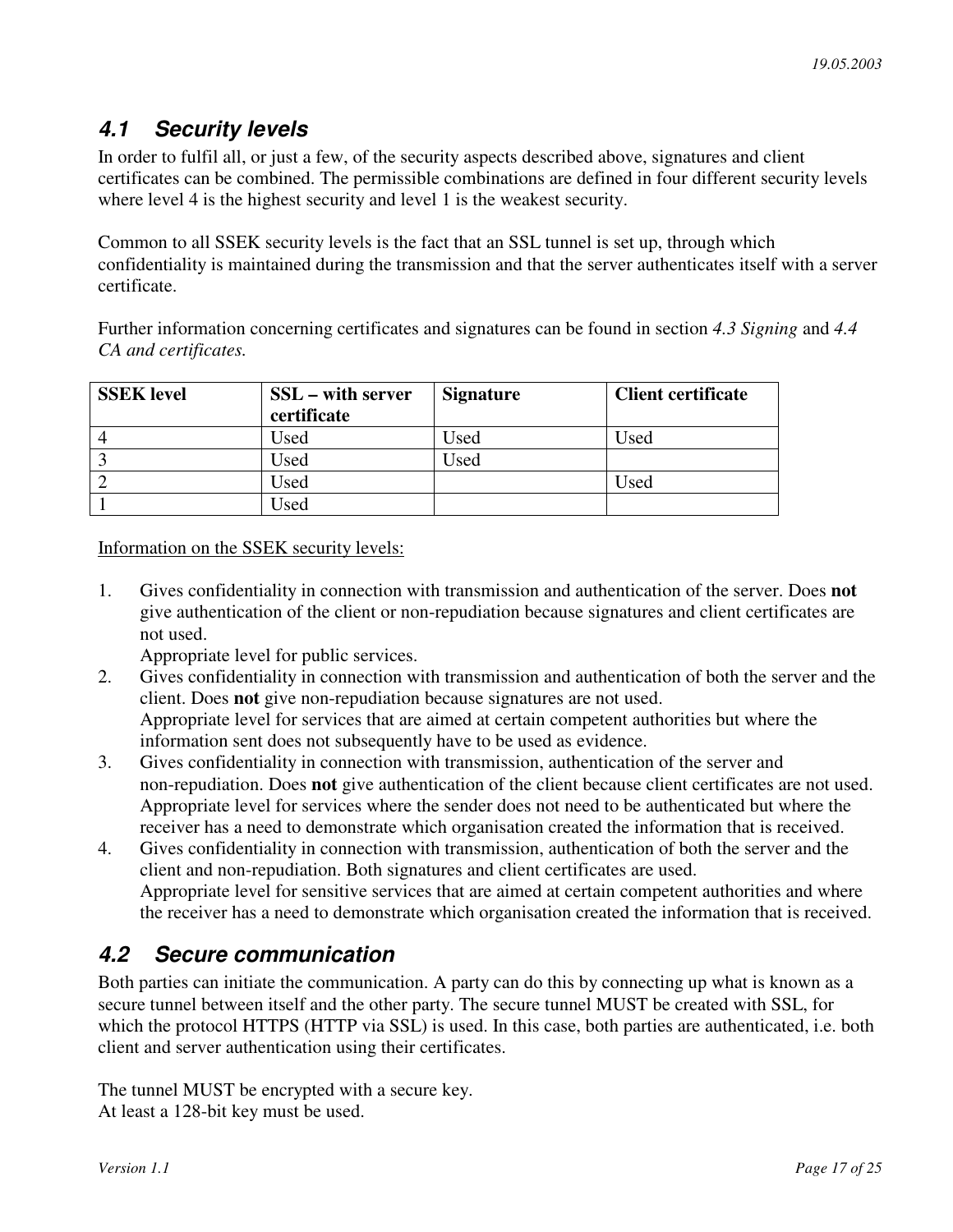### *4.3 Signing*

A digital signature gives technical proof of the organisation that created certain information. As messages are signed, the directives that are described in this document concerning signatures MUST be followed.

Certificates MUST be used to create signatures.

### *4.4 CAs and certificates*

The certificates that are required to create the signature and authenticate each party MUST be issued by a CA (Certificate Authority) approved by both parties and be approved with regard to type and procedures for the issuing of certificates. The certificates MUST follow the standard X.509 v3 and have a sufficiently secure public key. At least a 1024-bit key applies to this.

The use of digital signatures is based on the trust that the communicating parties have in the CA that issued the certificate.

#### *4.5 Revoking of certificates*

If the certificate can no longer be considered as trustworthy, the parties that are using the certificate MUST be informed of this.

The party that uses a certificate for verifying an organisation's identity and signatures SHOULD collect the CRL (Certificate Revocation List) issued by the certificate's CA and check that the certificate has not been revoked each time the certificate is used. The revoking of the certificate by the certificate's CA MUST be carried out by the owner of the certificate. In connection with this revoking, the certificate is placed in the CRL, which is regularly issued by the certificate's CA, e.g. every 2 hours.

If there are no procedures or techniques in place for automatic revoking checks to retrieve and read a CRL, "manual revoking" MUST be used. This is carried out by the party that wants to make a certificate invalid contacting the person responsible on behalf of the other party as soon as possible, preferably by telephone. This person will then remove the certificate so that it cannot be used. In this case, the certificate MUST also be revoked by the certificate's CA. This will therefore also work for those who actually use the CRL that is issued.

If "manual revoking" is used between two communicating parties, procedures for the two parties MUST be specified. Both parties must agree on the specified procedures.

If no procedure for revoking has been established, there is a greater risk of a fraudulent party, which has stolen the certificate's private key, using the key for a long period of time before notification that the certificate has been stolen and cannot be considered as a secure identification of the other party.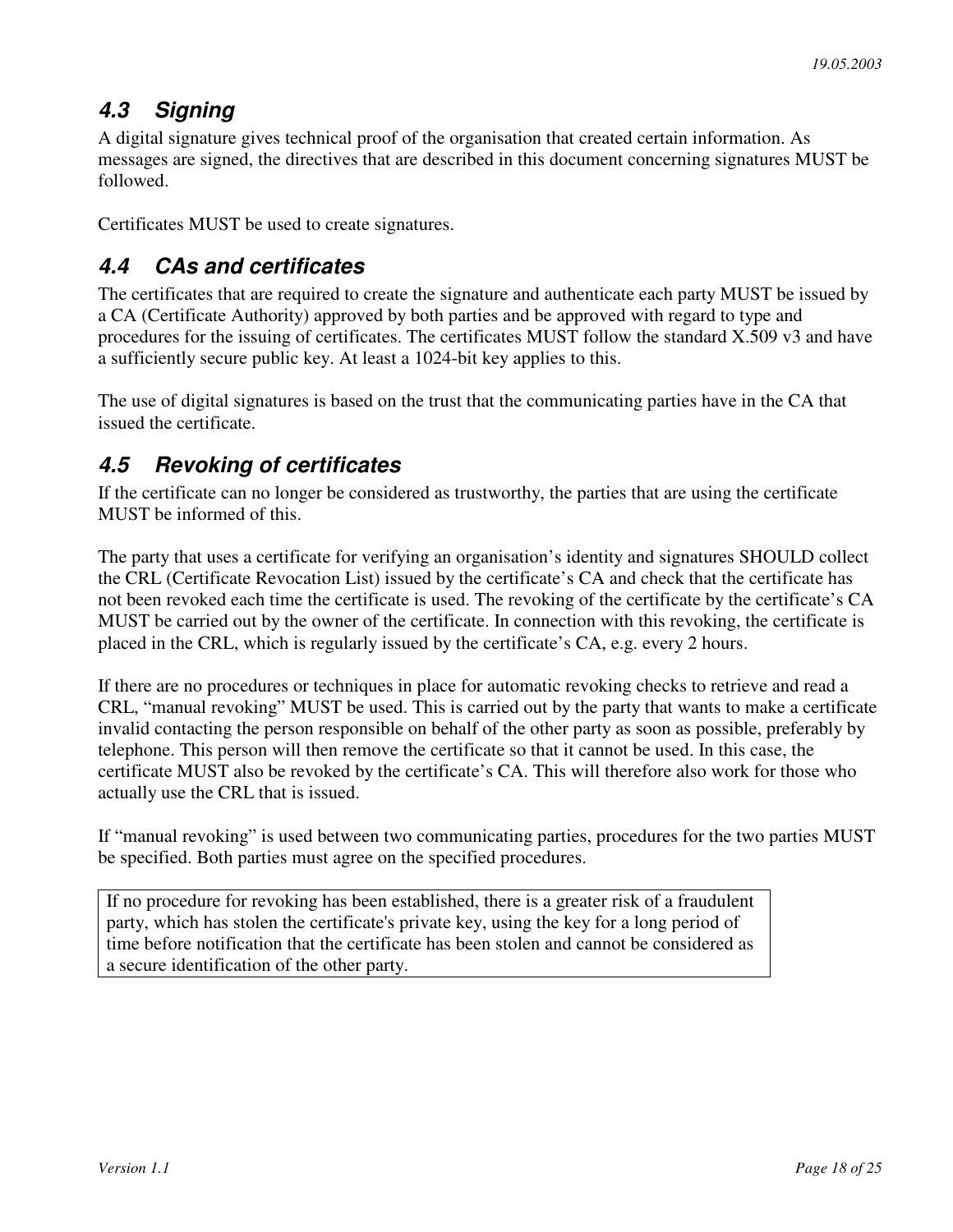### *4.6 Approved CAs and certificate types*

Telia eCommerce (issues certificates with Verisign as the CA) and Posten eSäkerhet are currently approved to issue certificates by parties who use this specification for their electronic communication.

Other types of certificate that are issued by approved CAs and used by the parties MUST be approved for use by both parties. In this case, the requirement for the certificate type is that a sufficient validation of the organisation's identity is carried out in connection with the issuing of the certificate.

If an insecure CA or certificate is used without adequate validation of the organisation's identity, there is a greater risk of a fraudulent organisation managing to pass itself off as the other party in connection with communication. This could have important consequences.

#### *4.7 Handling private keys*

Authentication and signing is carried out with a private key, which is linked to a certificate. The authentication or signature is then used to prove that certain information has been created and sent by the sending party. The private key MUST therefore be protected in a sufficiently secure manner so that no unauthorised parties can steal the key.

If the private keys are not adequately protected, there is a greater risk of them being stolen.

A fraudulent party that has stolen a key can claim to be the organisation to which the key belongs and act in its place. The consequences can therefore be considerable.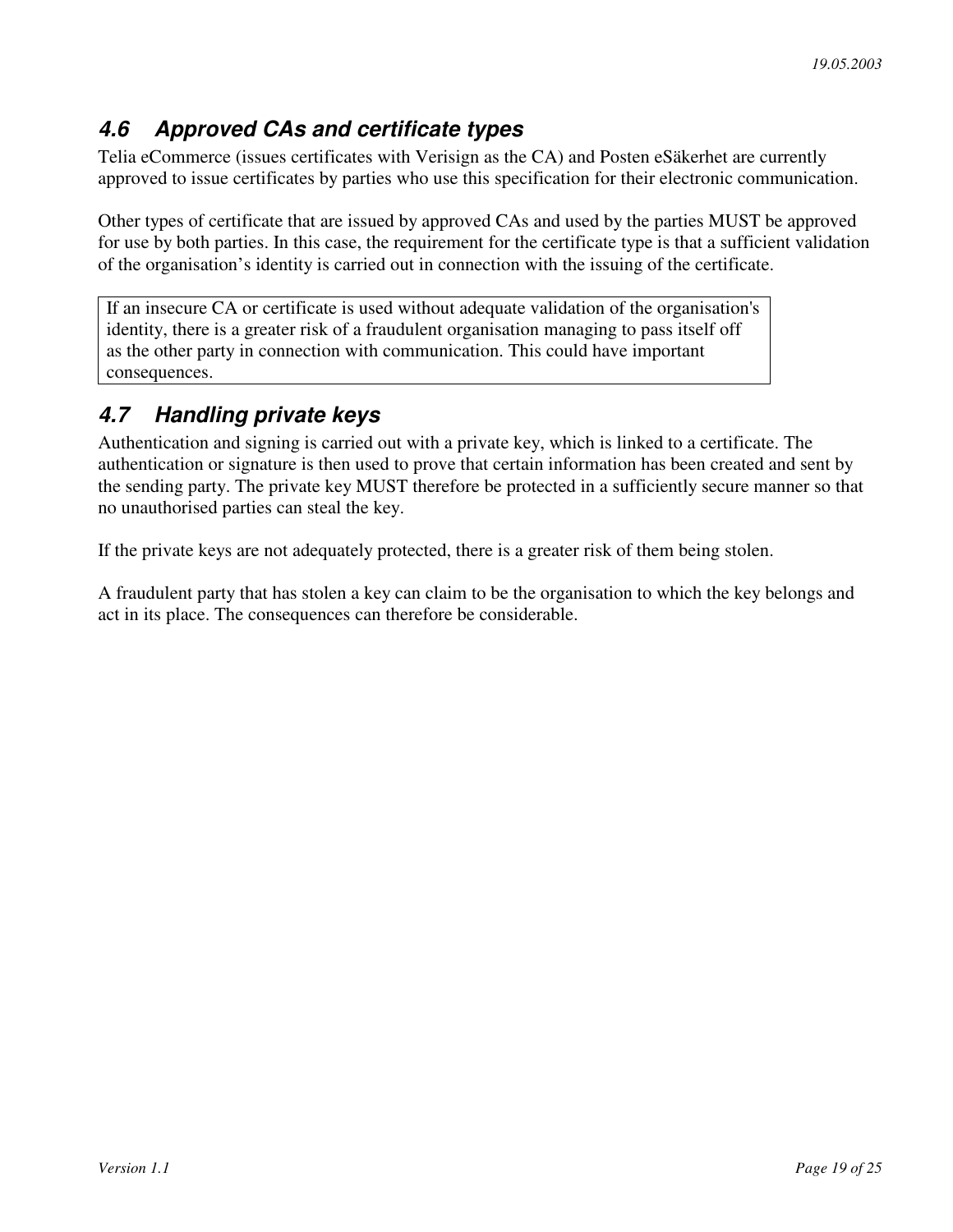# **5 Appendix A Standards**

| [IETF]                                                                                                   |
|----------------------------------------------------------------------------------------------------------|
|                                                                                                          |
| IETF (Internet Engineering Task Force), http://www.ietf.org/                                             |
| [OASIS]                                                                                                  |
| OASIS (Organisation for the Advancement of Structured Information Standards), http://www.oasis-open.org/ |
| [PKI certificate]                                                                                        |
| Public Key Infrastructure certificate, http://www.ietf.org/html.charters/pkix-charter.html               |
| [Posten]                                                                                                 |
| Posten http://digitalid.postnet.se/                                                                      |
| $[SHA-1]$                                                                                                |
| http://www.itl.nist.gov/fipspubs/fip180-1.htm                                                            |
| [SOAP]                                                                                                   |
| W3C Note, "SOAP: Simple Object Access Protocol 1.1," 08 May 2000.                                        |
| [SSL]                                                                                                    |
| Secure Sockets Layer http://home.netscape.com/security/techbriefs/ssl.html                               |
| [WS-Security]                                                                                            |
| Web Services Security (WS-Security), Version 1.0 05 April 2002,                                          |
| http://www-106.ibm.com/developerworks/webservices/library/ws-secure/                                     |
| [W3C]                                                                                                    |
| W3C (World Wide Web Consortium), http://www.w3.org/                                                      |
| [X.509 v3]                                                                                               |
| X.509 v3, http://www.ietf.org/rfc/rfc2459.txt                                                            |
| [XML]                                                                                                    |
| Extensible Markup Language (XML) 1.0 (Second Edition),                                                   |
| W3C Recommendation 6 October 2000, http://www.w3.org/TR/2000/REC-xml-20001006                            |
| $[XML-C14N]$                                                                                             |
| Exclusive XML Canonicalization,                                                                          |
| Version 1.0, W3C Recommendation 18 July 2002, http://www.w3.org/TR/2002/REC-xml-exc-c14n-20020718/       |
| [XML-Scheme1]                                                                                            |
| W3C Recommendation, "XML Schema Part 1: Structures," 02 May 2001.                                        |
| [XML-Scheme2]                                                                                            |
| W3C Recommendation, "XML Schema Part 2: Datatypes," 02 May 2001.                                         |
| [XML Signature]                                                                                          |
| http://www.w3.org/Signature/                                                                             |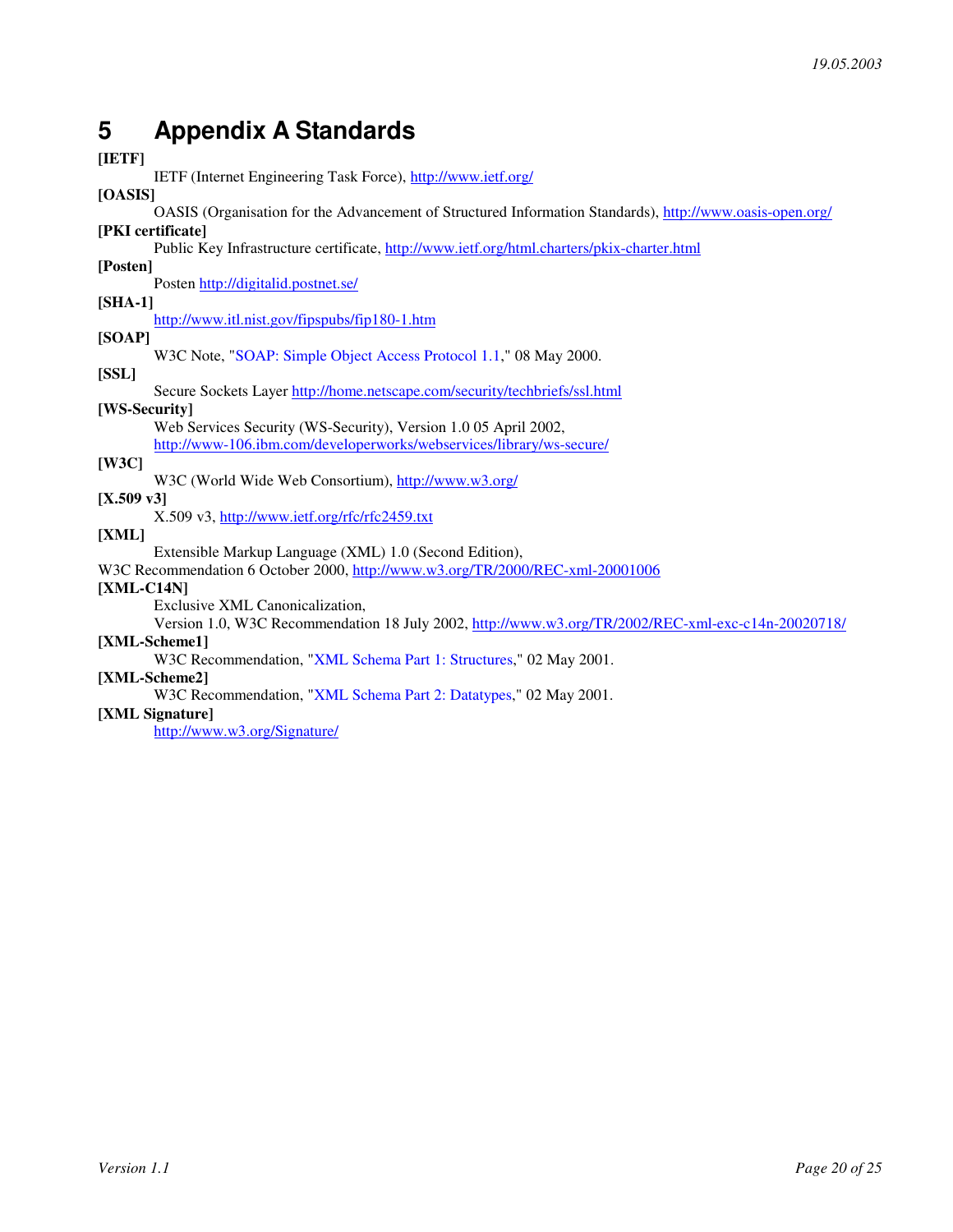# **6 Appendix B Web Services Security**

| The following parts of the specification for WS-Security are used within SSEK. |
|--------------------------------------------------------------------------------|
|--------------------------------------------------------------------------------|

| <b>Section</b>         | <b>Clarification</b>                                                                                                       |
|------------------------|----------------------------------------------------------------------------------------------------------------------------|
| 4.2 Encoding Binary    | Only X.509 certificates are used.                                                                                          |
| <b>Security Tokens</b> | X.509 certificate specified by using BinarySecurityToken:<br><wsse:binarysecuritytoken< td=""></wsse:binarysecuritytoken<> |
|                        | xmlns:wsse="http://schemas.xmlsoap.org/ws/2002/04/secex<br>t''                                                             |
|                        | Id="myToken"                                                                                                               |
|                        | ValueType="wsse:X509v3"                                                                                                    |
|                        | EncodingType="wsse:Base64Binary">                                                                                          |
|                        | MIIEZzCCA9CgAwIBAgIQEmtJZc0                                                                                                |
|                        |                                                                                                                            |
| 4.3                    |                                                                                                                            |
| SecurityTokenReference |                                                                                                                            |
| Element                |                                                                                                                            |
| 4.5 ds:Signature       |                                                                                                                            |

The following parts of the specification for Web Services Security Addendum are used within SSEK

| <b>Section</b>        | <b>Clarification</b>                                        |
|-----------------------|-------------------------------------------------------------|
| 3. ID References      |                                                             |
|                       |                                                             |
| 3.2 Id Scheme         | $\langle x : myElement$ wsu:Id="ID1" $x$ mlns: $x =$ ""     |
|                       | xmlns:wsu="http://schemas.xmlsoap.org/ws/2002/07/utility"/> |
| 4. Placement of X.509 | X.509 certificate specified by using BinarySecurityToken    |
| Certificates          |                                                             |
|                       |                                                             |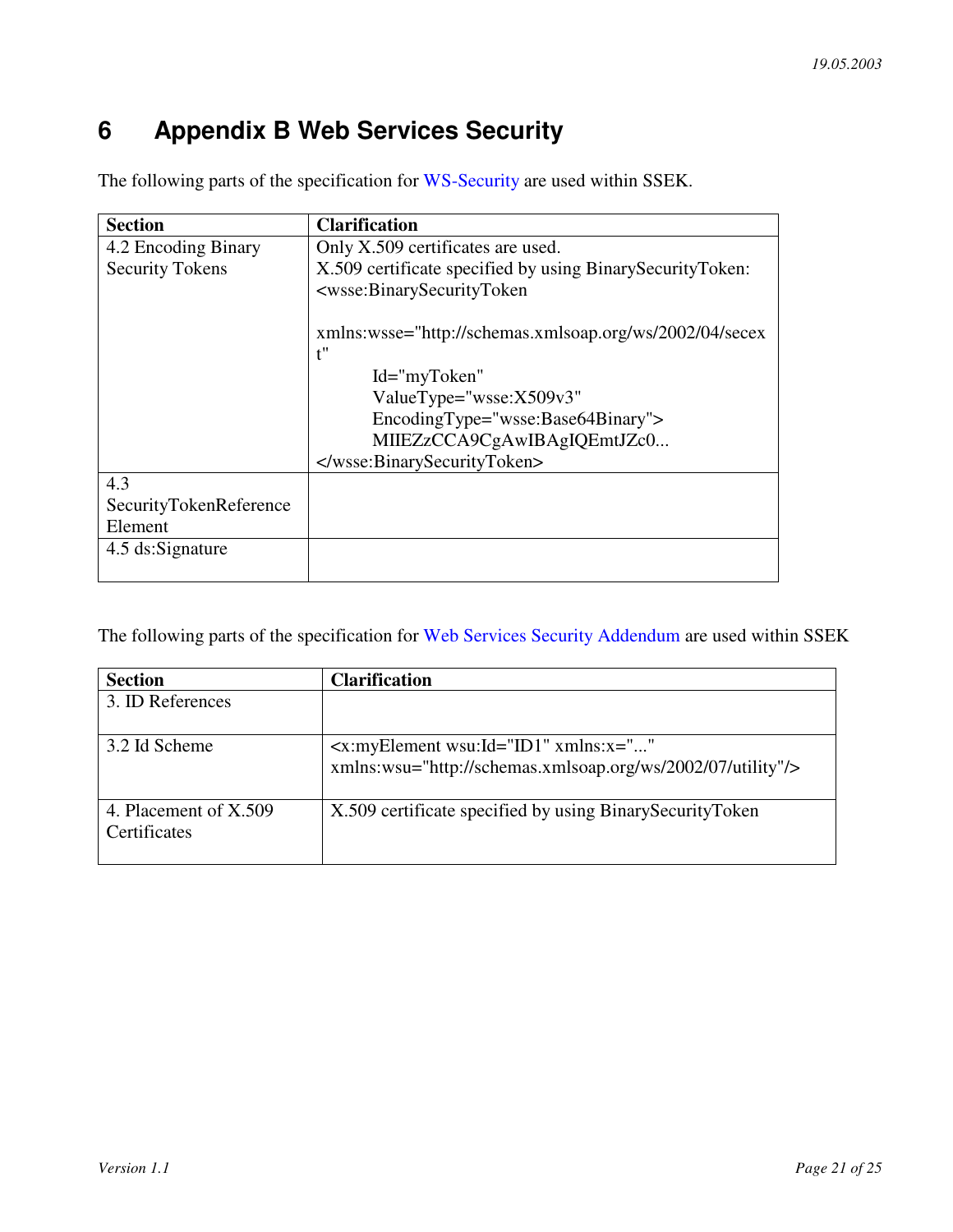#### **Appendix C SSEK-specific schemes** 7

Scheme for TxHeader:

```
<xsd:schema targetNamespace="http://schemas.ssek.org/txheader/2003-04-03/"
     xmlns:tns="http://schemas.ssek.org/txheader/2003-04-03/
     xmlns:xsd="http://www.w3.org/2001/XMLSchema" elementFormDefault="qualified"
    attributeFormDefault="qualified">
   <xsd:element name="TxHeader">
     <xsd:complexType>
        <xsd:sequence>
           <xsd:element name="SenderId">
             <xsd:complexType>
                <xsd:simpleContent>
                   <xsd:restriction base="xsd:anyType">
                     <xsd:simpleType>
                        <xsd:restriction base="xsd:string">
                            <xsd:maxLength value="256" />
                         </xsd:restriction>
                      </xsd:simpleType>
                     <xsd:attribute name="type" use="optional" default="CN">
                        <xsd:simpleType>
                           <xsd:restriction base="xsd:string">
                              <xsd:enumeration value="APP" />
                              <xsd:enumeration value="CN" />
                              <xsd:enumeration value="DN" />
                              <xsd:enumeration value="ORGNR" />
                              <xsd:maxLength value="16" />
                            </xsd:restriction>
                         </xsd:simpleType>
                       </xsd:attribute>
                    </xsd:restriction>
                 </xsd:simpleContent>
              </xsd:complexType>
            </xsd:element>
           <xsd:element name="ReceiverId">
             <xsd:complexType>
                <xsd:simpleContent>
                   <xsd:restriction base="xsd:anyType">
                     <xsd:simpleType>
                        <xsd:restriction base="xsd:string"> <xsd:maxLength
                            value="256" />
                         </xsd:restriction>
                      </xsd:simpleType>
                      <xsd:attribute name="type" use="optional" default="CN">
                        <xsd:simpleType>
                           <xsd:restriction base="xsd:string">
                              <xsd:enumeration value="APP" />
                              <xsd:enumeration value="CN" />
                              <xsd:enumeration value="DN" />
                              <xsd:enumeration value="ORGNR" />
                              <xsd:maxLength value="16" />
                            </xsd:restriction>
                         </xsd:simpleType>
                       </xsd:attribute>
                    </xsd:restriction>
                 </xsd:simpleContent>
              </xsd:complexTvpe>
            </xsd:element>
            <xsd:element name="TxId" minOccurs="0">
             <xsd:simpleType>
                <xsd:restriction base="xsd:string">
                    <xsd:length value="36" />
```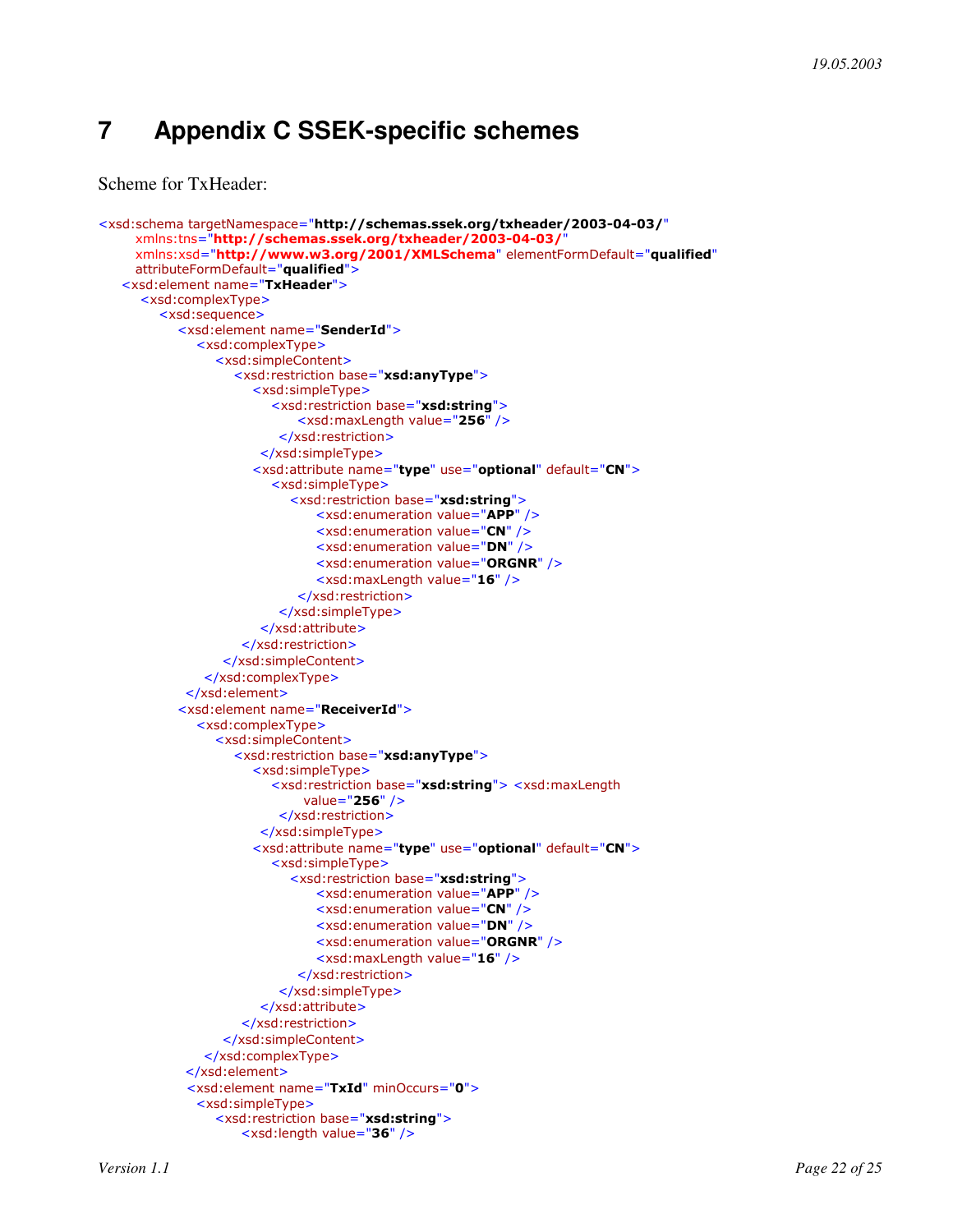```
</xsd:restriction>
             </xsd:simpleType>
          </xsd:element>
          <xsd:element name="Timestamp" type="xsd:dateTime" />
       </xsd:sequence>
     </xsd:complexType>
  </xsd:element>
</xsd:schema>
```
#### Scheme for receipt:

```
<xsd:schema targetNamespace="http://schemas.ssek.org/receipt/2003-04-03/"
     xmlns:tns="http://schemas.ssek.org/receipt/2003-04-03/"
     xmlns:xsd="http://www.w3.org/2001/XMLSchema" elementFormDefault="qualified">
   <xsd:element name="Receipt">
     <xsd:complexType>
        <xsd:sequence>
           <xsd:element name="ResponseCode" type="xsd:string" />
           <xsd:element name="ResponseMessage" type="xsd:string" minOccurs="0" />
           <xsd:element name="RequestSignatureValue" type="xsd:string" minOccurs="0" />
           <xsd:any minOccurs="0" maxOccurs="unbounded" namespace="##any"
               processContents="lax" />
         </xsd:sequence>
      </xsd:complexType>
    </xsd:element>
 </xsd:schema>
```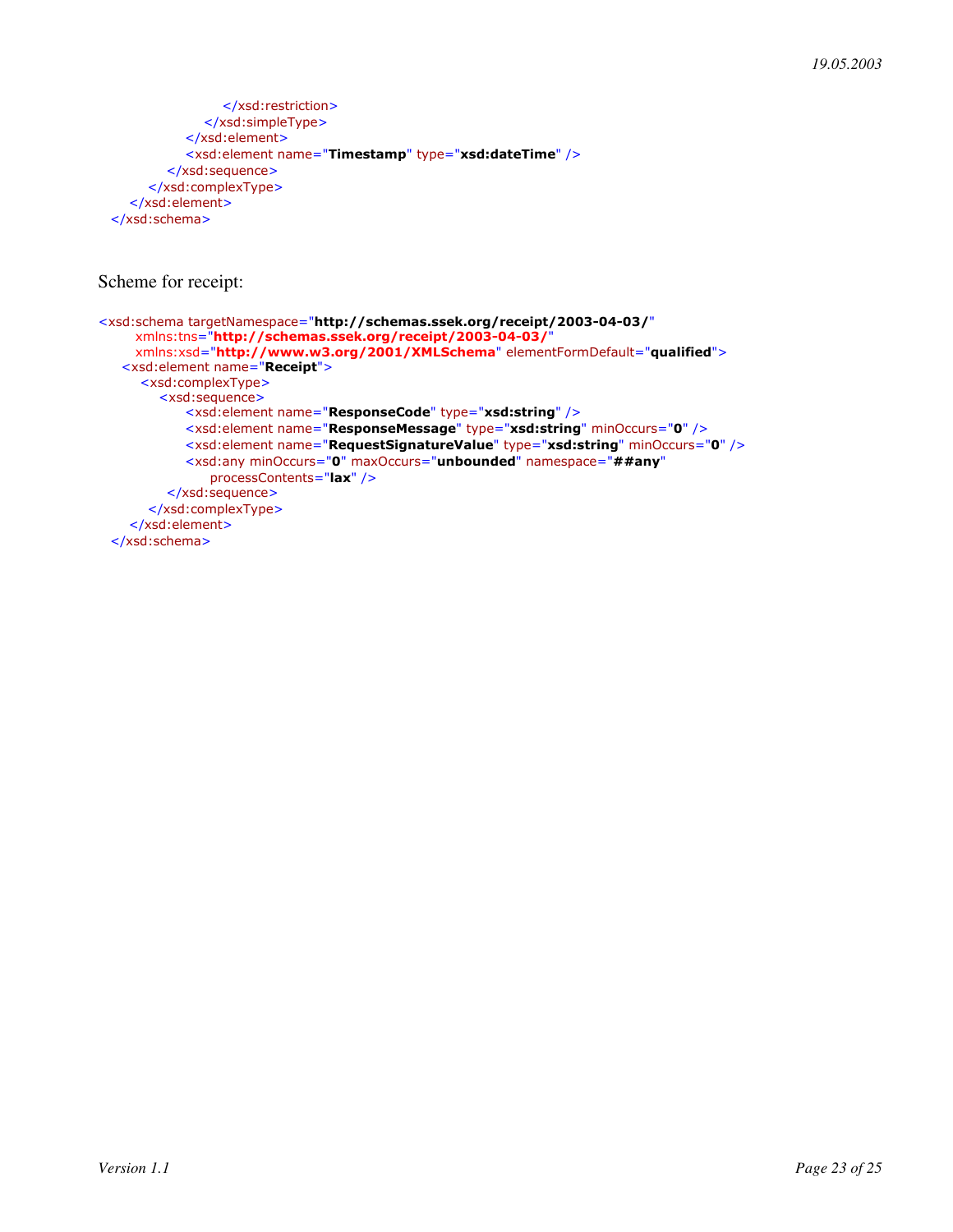# **8 Appendix D Fault codes**

Definitions of the fault codes that can be inserted in fault messages. The values that should be set in Faultstring and Detail are not defined here. These can be set to arbitrary values that are agreed between the communicating parties. A scheme for soap fault is shown below: http:/schemas.xml.org/soap/envelope/

#### *8.1 Faults concerning the document*

| <b>Fault code</b>                  | <b>Description</b>                       |
|------------------------------------|------------------------------------------|
| VersionMismatch                    | An unknown version of soap was specified |
| MustUnderstand.TxHeader            | Incorrect format for TxHeader            |
| MustUnderstand.Security            | Incorrect format for security header     |
| Client.InvalidXml                  | Incorrect format for message             |
| Client. WebService. Unknown        | The combination of TxHeader, MessageName |
|                                    | and nsuri for the message is incorrect.  |
| Client.TxHeader.SenderId.Unknown   |                                          |
|                                    |                                          |
| Client.TxHeader.ReceiverId.Unknown |                                          |
| Client.TxHeader.Timestamp.Invalid  |                                          |

#### *8.2 Faults concerning the transaction ID*

| <b>Fault code</b>               | <b>Description</b>                          |
|---------------------------------|---------------------------------------------|
| Client.TxHeader.TxId.Missing    | TxId has not been specified                 |
| Client.TxHeader.TxId.Unknown    |                                             |
| Client.TxHeader.TxId.Invalid    | Incorrect format for TxId                   |
| Client.TxHeader.TxId.Duplicate  | TxId is not unique                          |
| Client.TxHeader.TxId.NotAllowed | TxId must not be specified for this service |

#### *8.3 Faults on the server side*

| <b>Fault code</b>                | <b>Description</b>                           |
|----------------------------------|----------------------------------------------|
| Server.MessageNotProcessed       | Internal fault                               |
| Server. Web Service. Unavailable | The service is closed                        |
| Server. WebService. Unsupported  | The service is not supported by the receiver |

#### *8.4 Logical faults in transaction data*

| <b>Fault code</b>                    | <b>Description</b>                              |
|--------------------------------------|-------------------------------------------------|
| <b>Client.Receivername.arbitrary</b> | Faults in business data concerning business     |
| faultcode                            | logic, e.g. salary too high, can be notified in |
|                                      | this way, e.g. "Client.Skandia.                 |
|                                      | InvalidSalary"                                  |